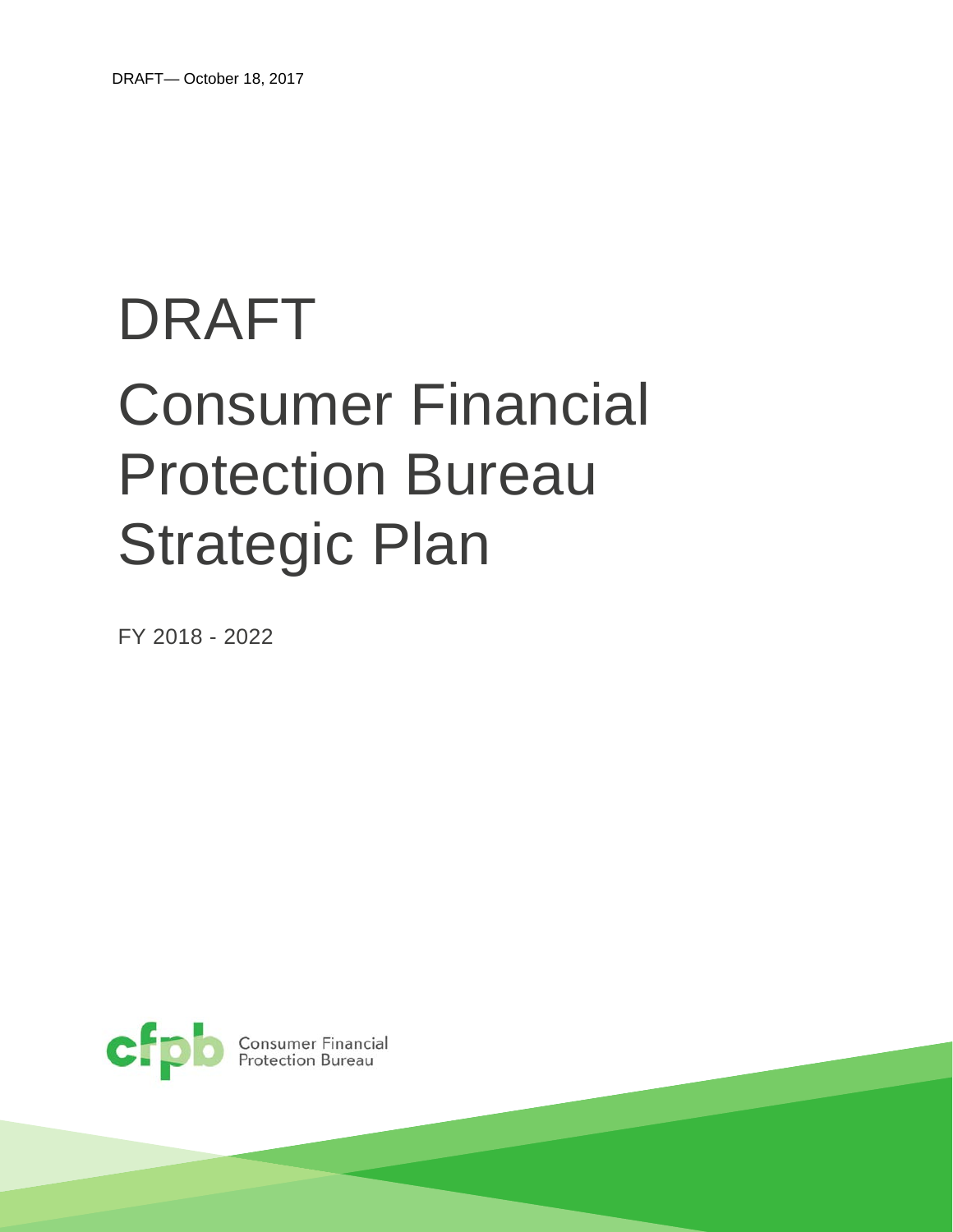## Table of contents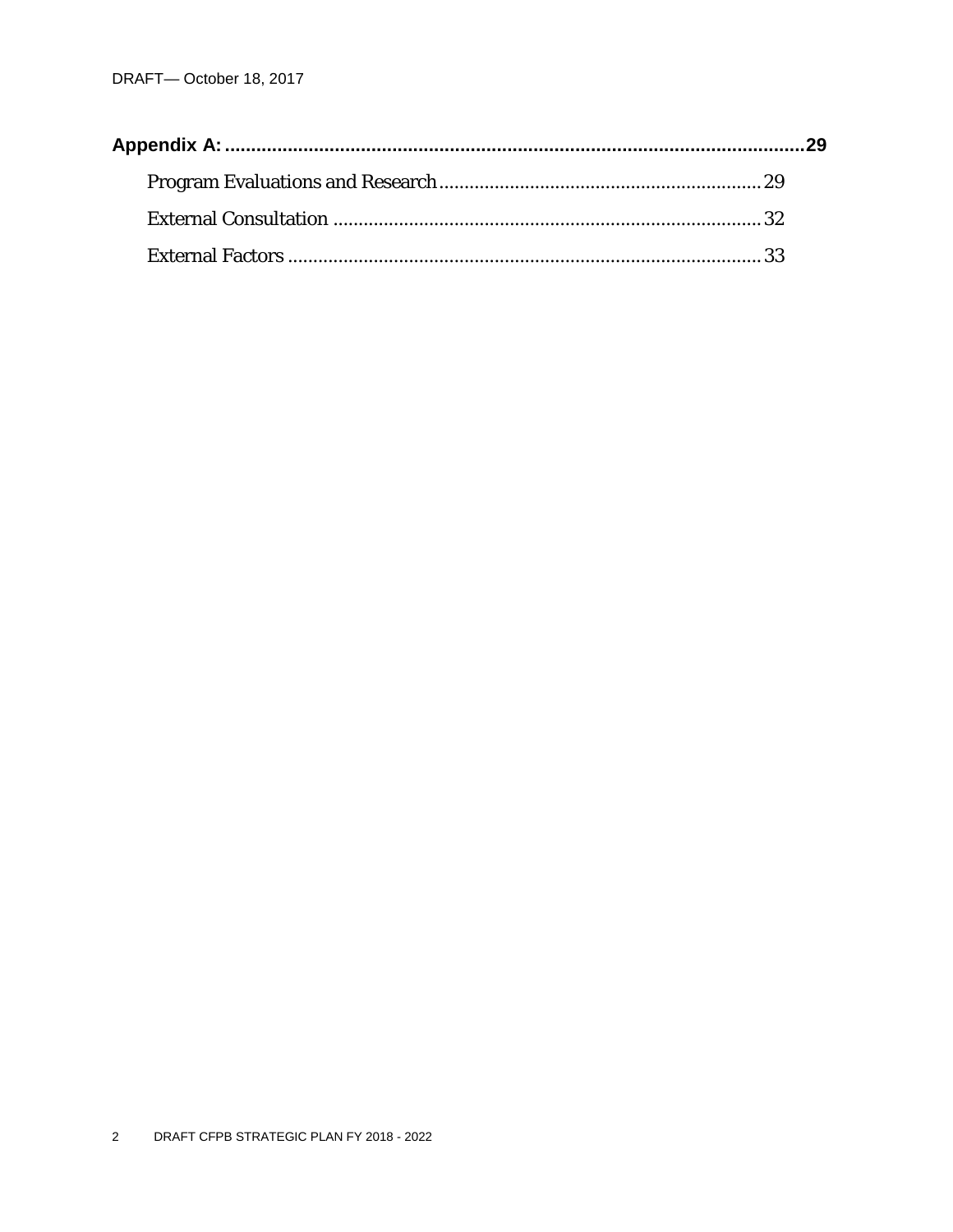## Overview of the CFPB

The Consumer Financial Protection Bureau (CFPB) was established on July 21, 2010 under Title X of the Dodd-Frank Wall Street Reform and Consumer Protection Act Public Law No. 111-203 (Dodd-Frank Act). The CFPB was established as an independent bureau within the Federal Reserve System and is an Executive agency as defined in Section 105 of Title 5, United States Code.

The Dodd-Frank Act authorizes the CFPB to exercise its authorities to ensure that, with respect to consumer financial products and services:

1. Consumers are provided with timely and understandable information to make responsible decisions about financial transactions;

2. Consumers are protected from unfair, deceptive, or abusive acts and practices and from discrimination;

3. Outdated, unnecessary, or unduly burdensome regulations are regularly identified and addressed in order to reduce unwarranted regulatory burdens;

4. Federal consumer financial law is enforced consistently in order to promote fair competition; and

5. Markets for consumer financial products and services operate transparently and efficiently to facilitate access and innovation.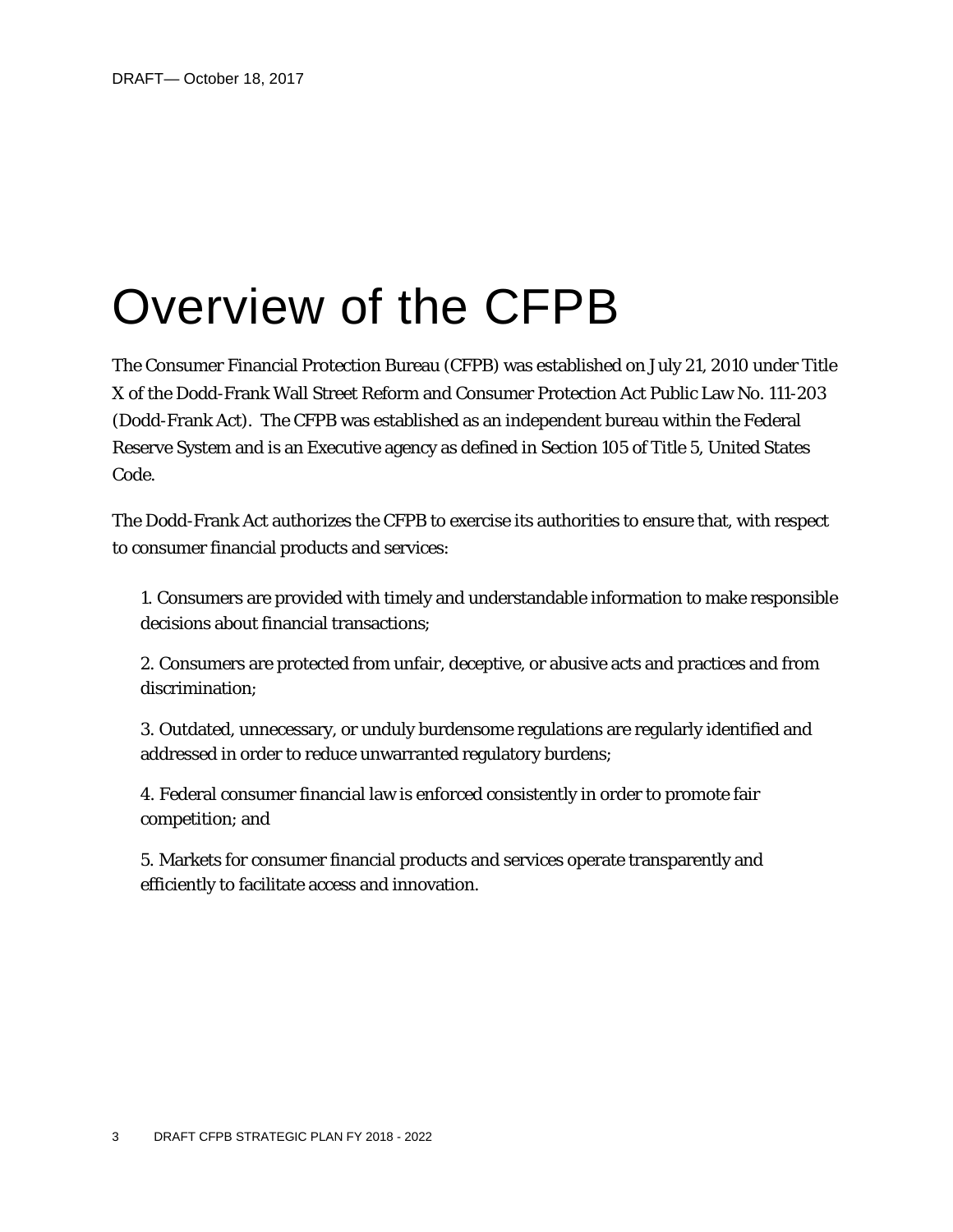Under the Dodd-Frank Act, certain authorities and functions of several agencies relating to Federal consumer financial law transferred to the CFPB in order to accomplish the above objectives.[1](#page-4-0) The Dodd-Frank Act also provided the CFPB with certain other federal consumer financial regulatory authorities.

### Our mission

The CFPB helps consumer financial markets work by making rules more effective, by consistently and fairly enforcing those rules, and by empowering consumers to take more control over their economic lives.

## Our vision

1

If we achieve our mission, then we will have encouraged the development of a consumer finance marketplace:

- where consumers can see prices and risks up front and where they can easily make product comparisons;
- **IX** in which no one can build a business model around unfair, deceptive, or abusive practices;
- that works for American consumers, responsible providers, and the economy as a whole.

<span id="page-4-0"></span><sup>&</sup>lt;sup>1</sup> These authorities were transferred from the Board of Governors of the Federal Reserve System (Board of Governors), Office of the Comptroller of the Currency (OCC), Office of Thrift Supervision (OTS), Federal Deposit Insurance Corporation (FDIC), National Credit Union Administration (NCUA), and the Department of Housing and Urban Development (HUD). In addition, Congress vested the Bureau with authority to enforce in certain circumstances the Federal Trade Commission's (FTC) Telemarketing Sales Rule and its rules under the FTC Act, although the FTC retains full authority over these rules.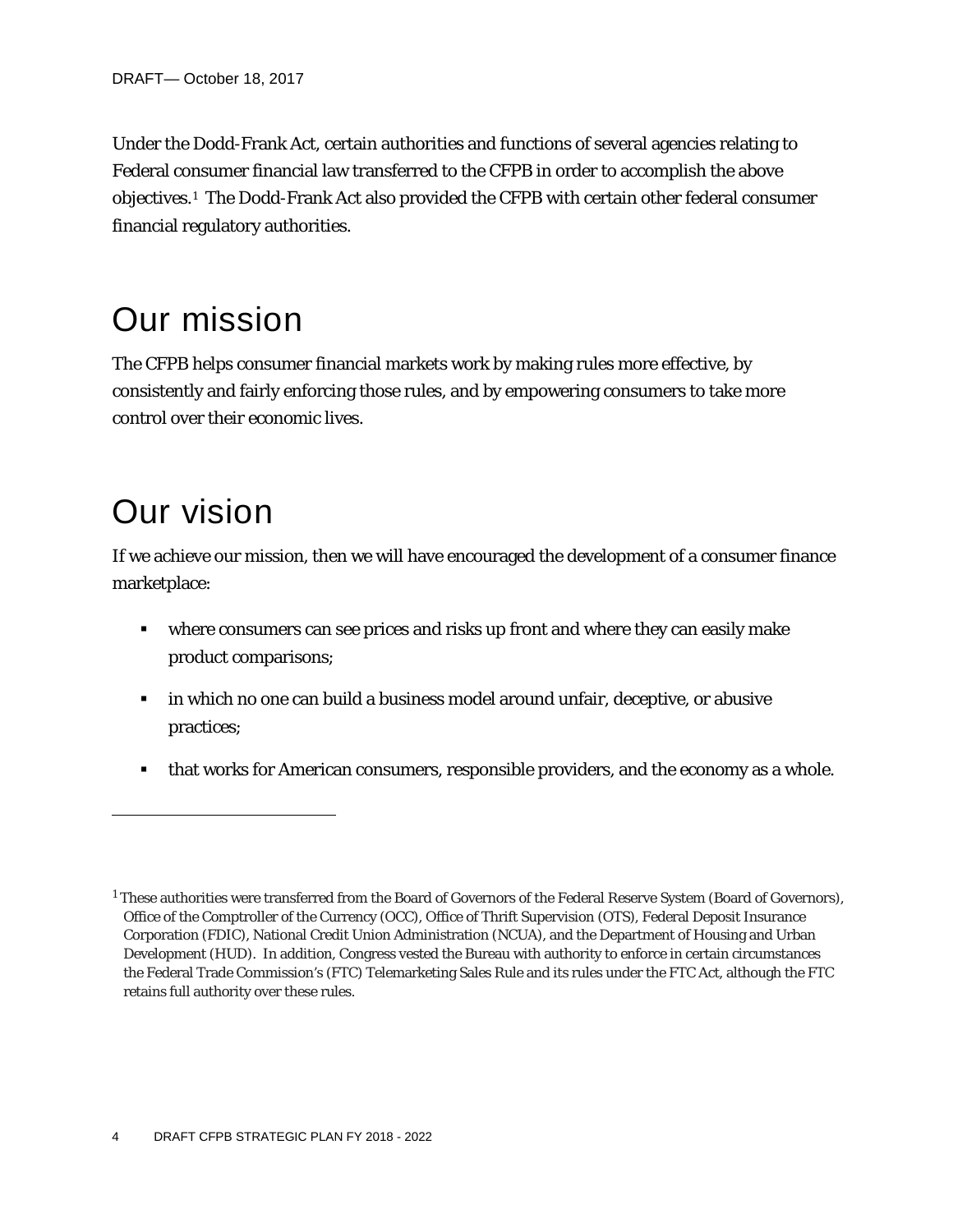## Strategic goals

Our strategic plan articulates four goals:

| Goal   | <b>Description</b>                                                                                                                                                           |  |
|--------|------------------------------------------------------------------------------------------------------------------------------------------------------------------------------|--|
| Goal 1 | Prevent financial harm to consumers while promoting good practices that work for<br>consumers, responsible providers, and the economy as a whole.                            |  |
| Goal 2 | Empower consumers to make informed financial choices to reach their own life goals and<br>enhance their own financial well-being.                                            |  |
| Goal 3 | Inform the public, policy makers, and the CFPB's own policy-making with market intelligence<br>and data-driven analysis of consumer financial markets and consumer behavior. |  |
| Goal 4 | Advance the CFPB's performance by maximizing resource productivity.                                                                                                          |  |

## Our organization

To accomplish its mission, the CFPB is organized into six primary divisions:

1. **Consumer Education and Engagement:** works to empower consumers with the knowledge, tools, and capabilities they need in order to make informed financial decisions by engaging them in the right moments of their financial lives, while addressing the unique financial challenges faced by four specific populations.

2. **Supervision, Enforcement, and Fair Lending:** ensures compliance with Federal consumer financial laws by supervising market participants and bringing enforcement actions when appropriate.

3. **Research, Markets, and Regulations:** conducts research to understand consumer financial markets and consumer behavior, monitors the market for consumer financial products and services, evaluates the need for regulation, and develops and implements regulations and other policy initiatives to make markets work better for consumers and responsible providers.

4. **Legal Division:** ensures the Bureau's compliance with all applicable laws and provides advice to the Director and the Bureau's divisions.

5. **External Affairs:** manages the Bureau's relationships with external stakeholders and ensures that the Bureau maintains robust dialogue with interested stakeholders to promote understanding, transparency, and accountability.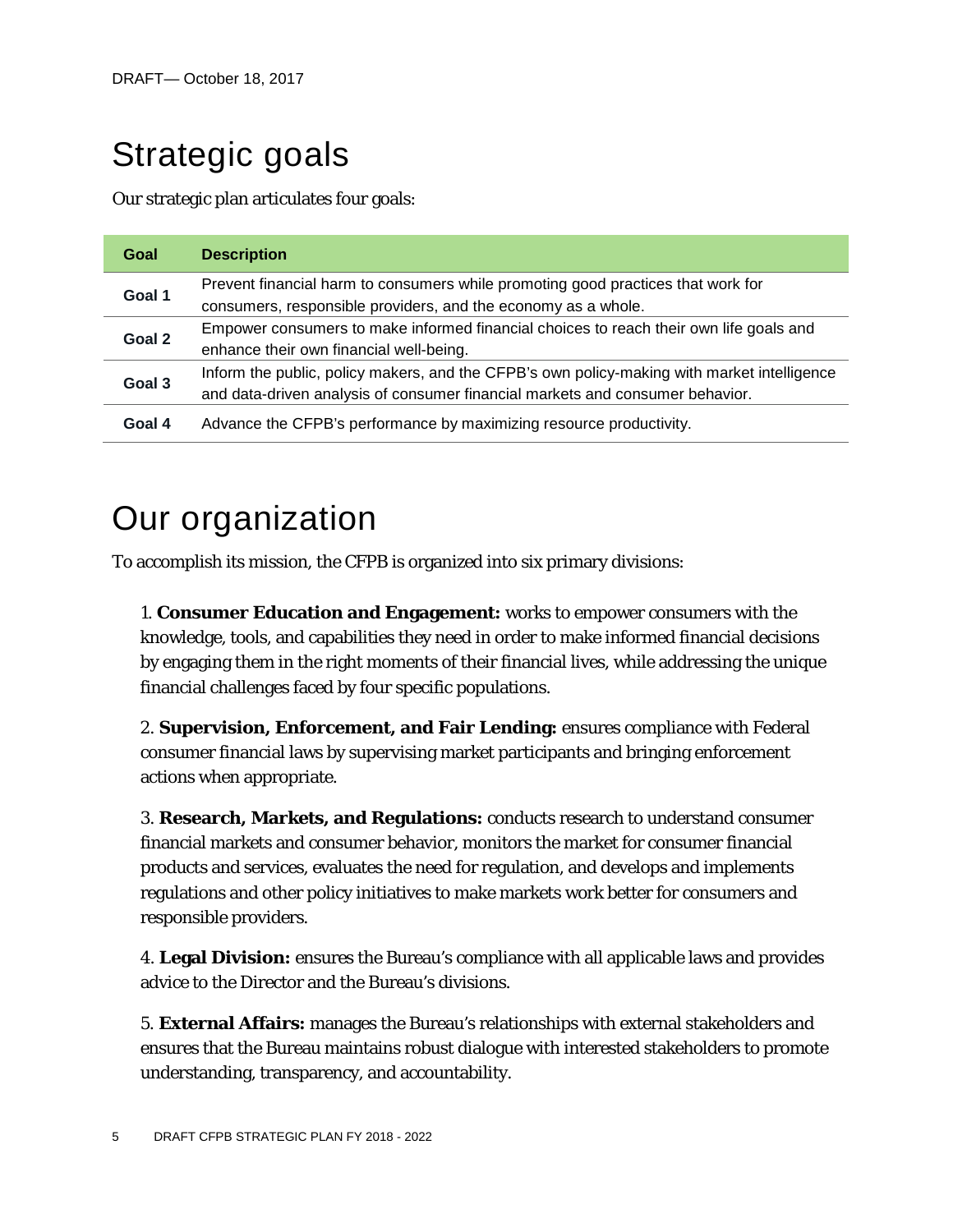6. **Operations:** builds and sustains the CFPB's operational infrastructure to support the entire organization and hears directly from consumers about challenges they face in the marketplace through their complaints, questions, and feedback.

## We will achieve our mission and vision through:

### Data-driven analysis

The CFPB is a data-driven agency. We take in data, manage it, store it, share it appropriately, and protect it from unauthorized access. Our aim is to use data purposefully by analyzing and distilling it to enable informed decision-making in all internal and external functions.

### Innovative use of technology

Technology is core to the CFPB accomplishing its mission. This means developing and leveraging technology to enhance the CFPB's reach, impact, and effectiveness. We strive to be an innovative agency whose approach to technology serves as a model within government.

### Valuing the best people and great teamwork

At the CFPB, people are our greatest asset. Therefore, we invest in world-class training and support in order to create a diverse and inclusive environment that encourages employees at all levels to tackle complex challenges. Effective teamwork also extends beyond the walls of the CFPB. We seek input from and collaborate with consumers, industry, government entities, and other external stakeholders.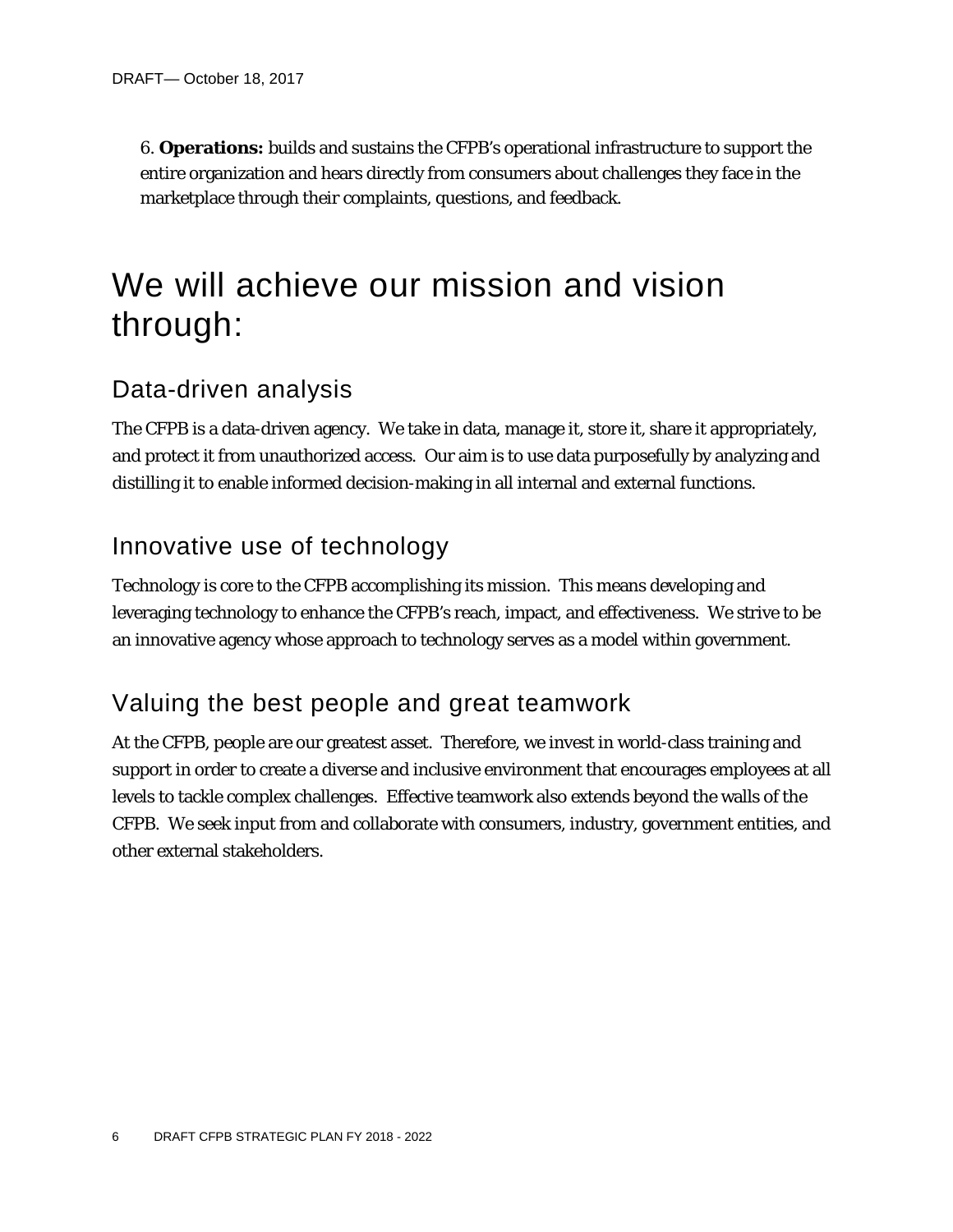## We aim to embody the following values in everything we do:

#### **Service**

Our mission begins with service to the consumer and our country. We serve our colleagues by listening to one another and by sharing our collective knowledge and experience.

#### Leadership

Fostering leadership and collaboration at all levels is at the core of our success. We believe in investing in the growth of our colleagues and in creating an organization that is accountable to the American people.

#### Innovation

Our organization embraces new ideas and technology. We are focused on continuously improving and learning.

## About the plan

The CFPB Strategic Plan for FY 2018-2022 articulates the Bureau's long-term strategic goals and objectives that drive achievement of the Bureau's mission. For the FY 2018-2022 Strategic Plan, the CFPB has relocated the performance goals and measures which were previously included in the FY 2013-2017 Strategic Plan to the FY 2018 Annual Performance Plan and Report. The FY 2018 Annual Performance Plan and Report will identify the performance goals, performance measures, and targets for each strategic goal and objective. A review of other agency strategic plans indicated that many agencies use the strategic plan to identify long-term goals and objectives, and the performance plan and report to establish and track performance goals and measures. This approach helps to ensure that the Bureau's planning documents provide the most relevant and up-to-date information on the CFPB's performance.

By February 2018, the CFPB will publish an Annual Performance Plan and Annual Performance Report describing the agency's accomplishments and presenting the results of the agency's performance metrics for FY 2017. The most recent version of the CFPB's Annual Performance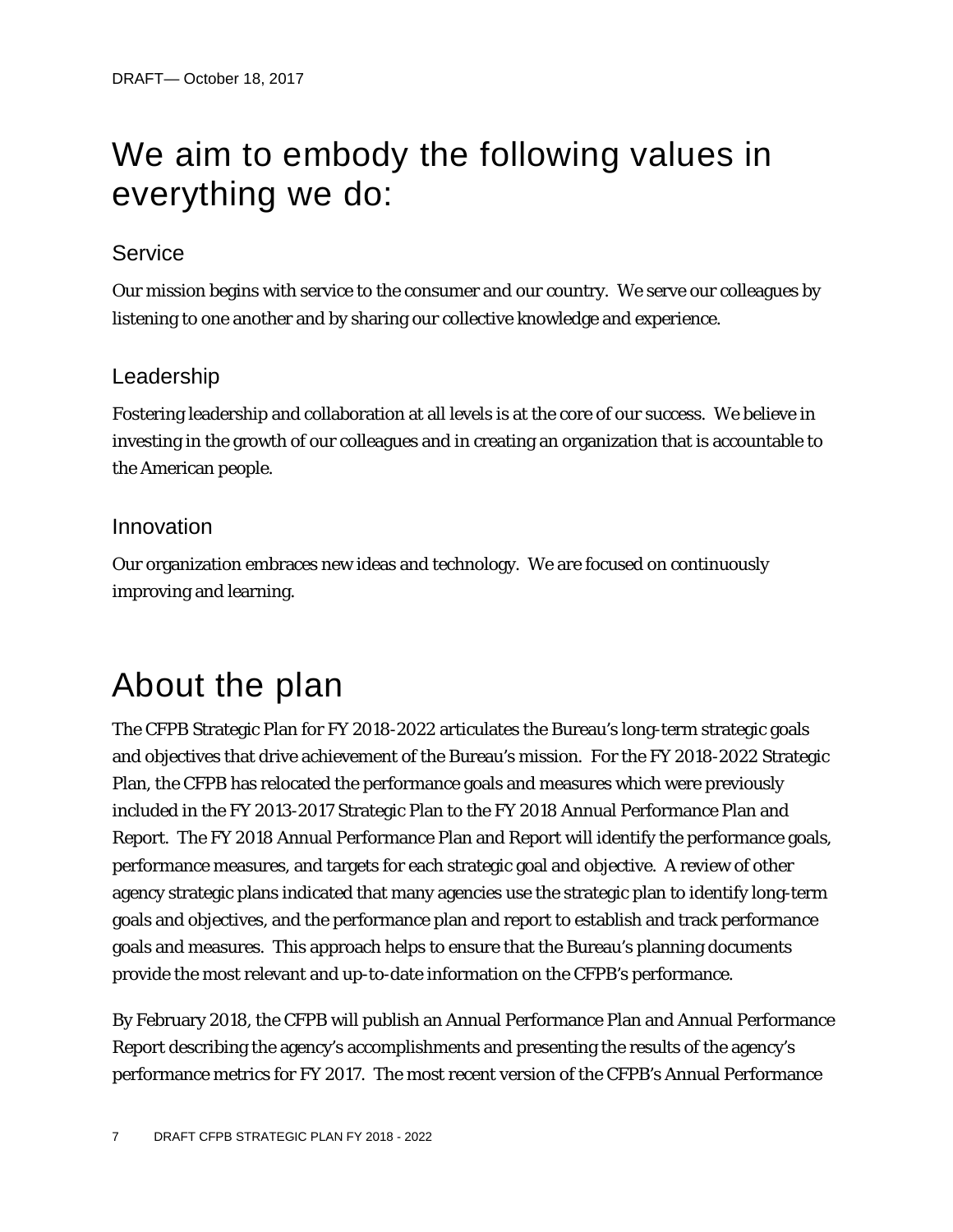DRAFT— October 18, 2017

Plan and Annual Performance Report can be found on the agency's website, at [www.consumerfinance.gov/about-us/budget-strategy/budget-and-performance.](http://www.consumerfinance.gov/about-us/budget-strategy/budget-and-performance)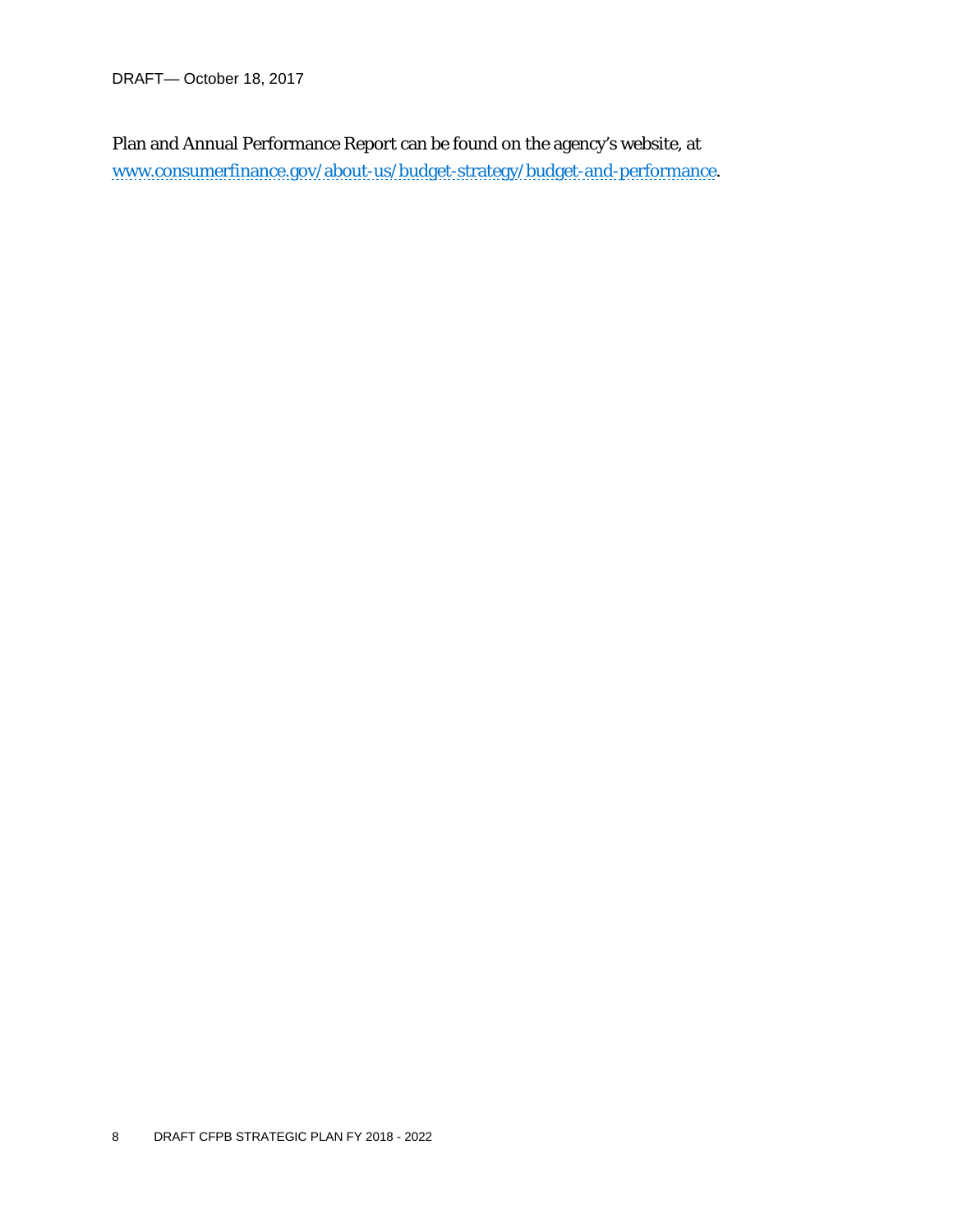## Goal 1

Prevent financial harm to consumers while promoting good practices that work for consumers, responsible providers, and the economy as a whole.

Consumer financial protection is the CFPB's primary focus. The Dodd-Frank Act increased accountability in government by consolidating consumer financial protection authorities that had existed across seven different federal agencies into the CFPB. As provided in Section 1021 of the Dodd-Frank Act, the purpose of the CFPB is to implement, and where applicable, enforce Federal consumer financial laws consistently for the purpose of ensuring that all consumers have access to markets for consumer financial products and services and that such markets are fair, transparent, and competitive.

An important objective of the Dodd-Frank Act is to ensure that Federal consumer financial law is enforced consistently without regard to whether a financial service provider is a bank or nonbank. Toward that end, the Dodd-Frank Act gives the CFPB the authority to supervise and examine many nonbank financial service providers previously unsupervised at the federal level, such as mortgage companies, payday lenders, and private education lenders of any size, and larger participants of other markets as defined by rules issued by the Bureau. Industry structure is always changing, and therefore, so too will the number of institutions that fall under the CFPB's supervisory authority. The CFPB is focused and equipped to prevent financial harm to consumers while promoting practices that benefit consumers, responsible providers, and the economy as a whole.

The CFPB will reach its first goal by achieving the following three objectives:

1. **Objective 1.1:** Adopt, administer, review, and refine regulations in order to promote a consumer financial marketplace in which: (A) consumers can understand the costs, benefits, and risks associated with consumer financial products and services initially and over the term of the product or service, (B) consumers are not subject to deceptive, unfair, abusive, or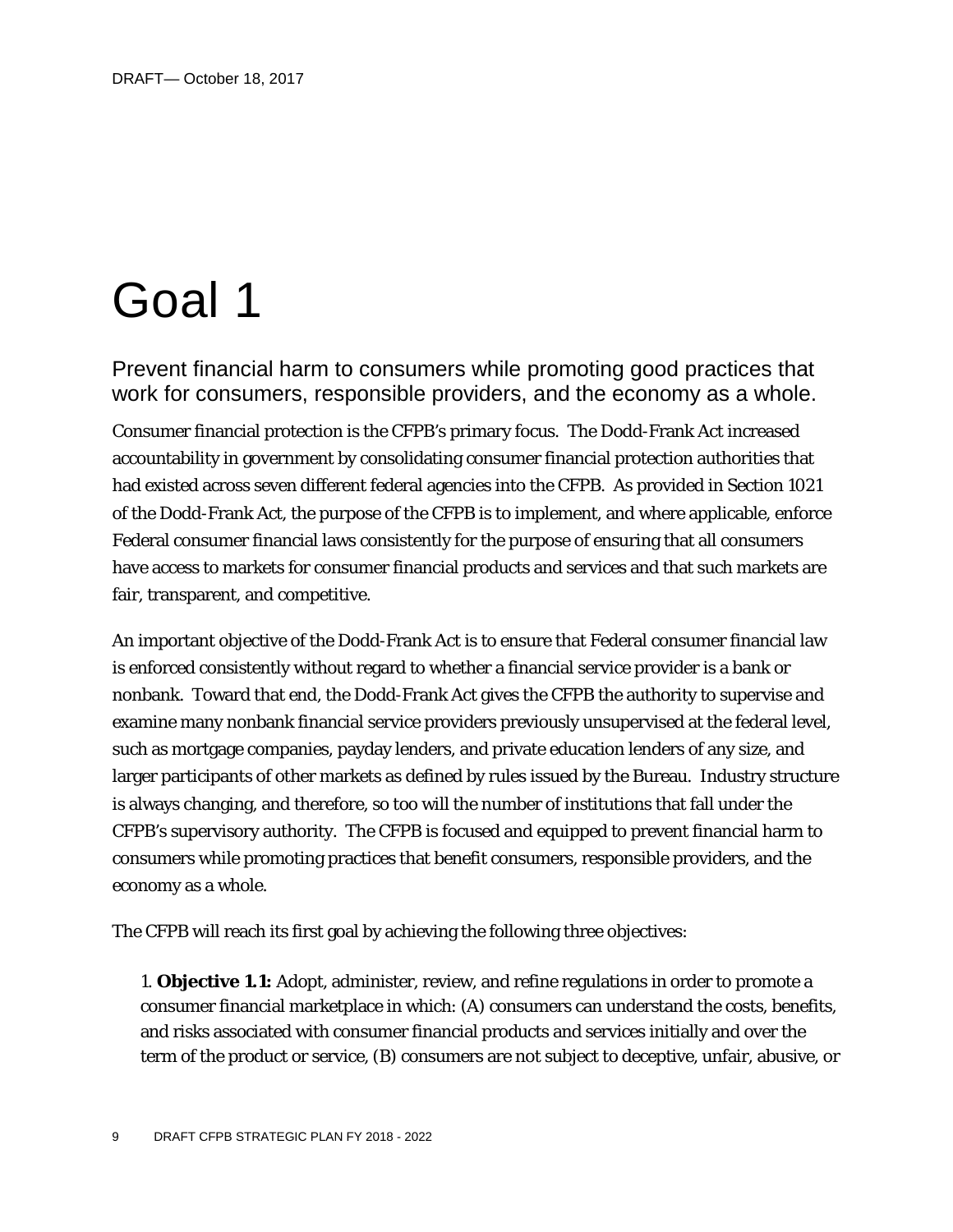discriminatory practices, and (C) regulations do not create unwarranted burden and support innovations designed to advance consumers' financial well-being.

2. **Objective 1.2:** Supervise institutions to foster compliance with Federal consumer financial laws, promote a fair consumer financial marketplace, and prevent unlawful discrimination.

3. **Objective 1.3:** Enforce Federal consumer financial laws and hold violators accountable.

## Objective 1.1:

Adopt, administer, review, and refine regulations in order to promote a consumer financial marketplace in which: (A) consumers can understand the costs, benefits, and risks associated with consumer financial products and services initially and over the term of the product or service, (B) consumers are not subject to deceptive, unfair, abusive, or discriminatory practices, and (C) regulations do not create unwarranted burden and support innovations designed to advance consumers' financial well-being.

Objective leader: Associate Director, Research, Markets, and Regulations

### Background

The CFPB is responsible for interpreting and issuing regulations to implement a large number of Federal consumer financial protection laws. The Bureau's Division of Research, Markets, and Regulations brings together economists, market practitioners, and regulatory attorneys who evaluate the need to develop new—or revise existing—regulations to achieve the Bureau's statutory objectives. The Division analyzes the best available evidence, solicits input and feedback from the full range of stakeholders, and carefully assesses the benefits and costs of potential or existing regulations.

### **Strategies**

 Evaluate alternative strategies to address market problems and reduce unnecessary burden.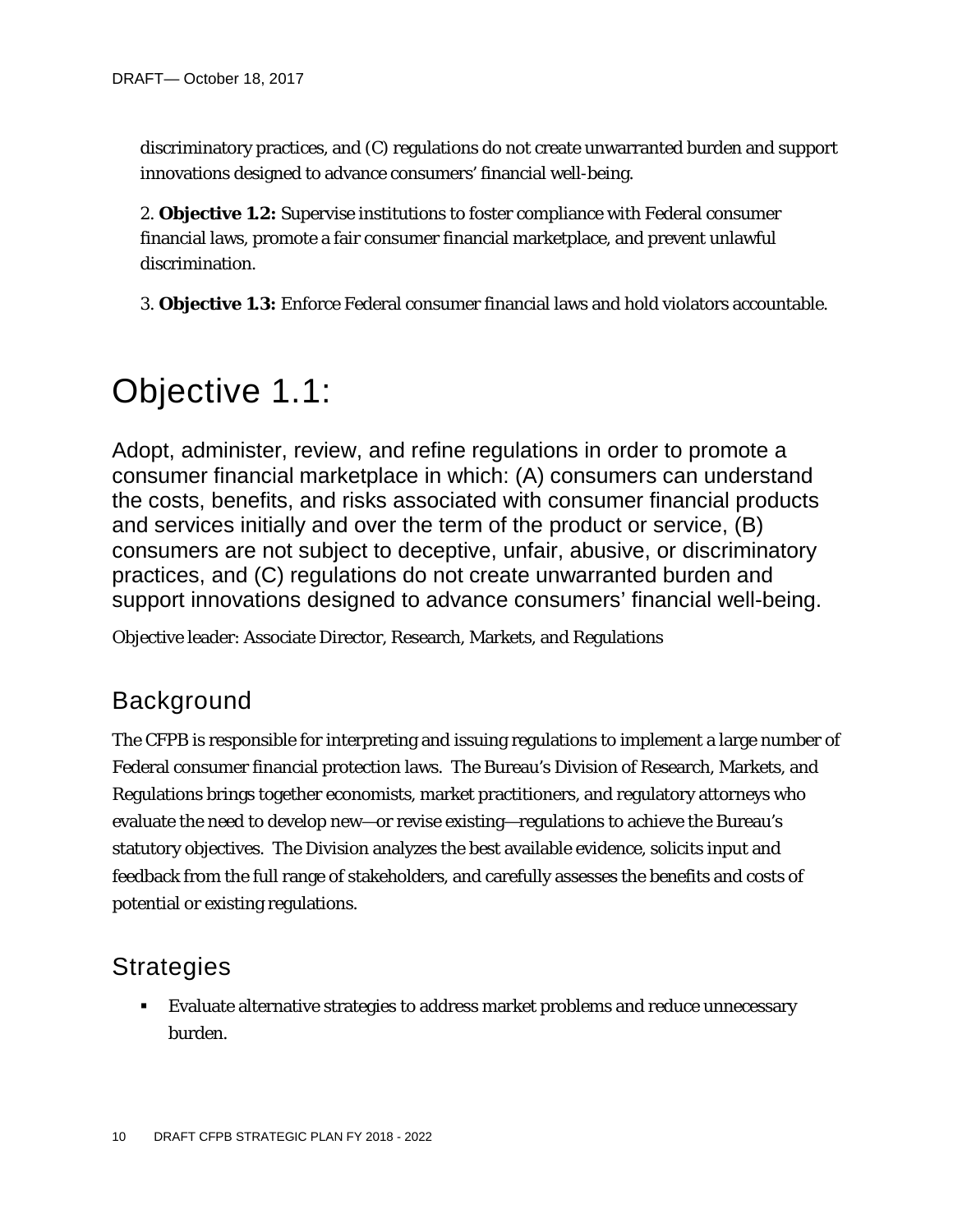- Pursue an efficient and evidence-based approach to developing new regulations and evaluating and revising existing regulations.
- Work with consumers and industry stakeholders to obtain input and feedback with respect to potential new and existing regulations and alternative approaches to regulation.
- Provide financial institutions, service providers, and other entities with tools and resources to support implementation and compliance with consumer financial protection law.
- Maintain an interdisciplinary team with highly advanced skills in relevant and specialized legal, business, and economic areas to develop new rules, revise existing rules, and assess regulatory effectiveness.

### Objective 1.2:

Supervise institutions to foster compliance with Federal consumer financial laws, promote a fair consumer financial marketplace, and prevent unlawful discrimination.

## Objective 1.3:

Enforce Federal consumer financial laws and hold violators accountable.

Objective leader: Associate Director, Supervision, Enforcement, and Fair Lending

### **Background**

The Bureau's Division of Supervision, Enforcement, and Fair Lending is responsible for supervising for compliance with and enforcing consumer financial protection law, including fair lending laws. The Division closely coordinates its use of both the supervision and enforcement tools, which work in tandem toward the common goal of preventing financial harm to consumers while promoting good practices that benefit them. As Objectives 1.2 and 1.3 are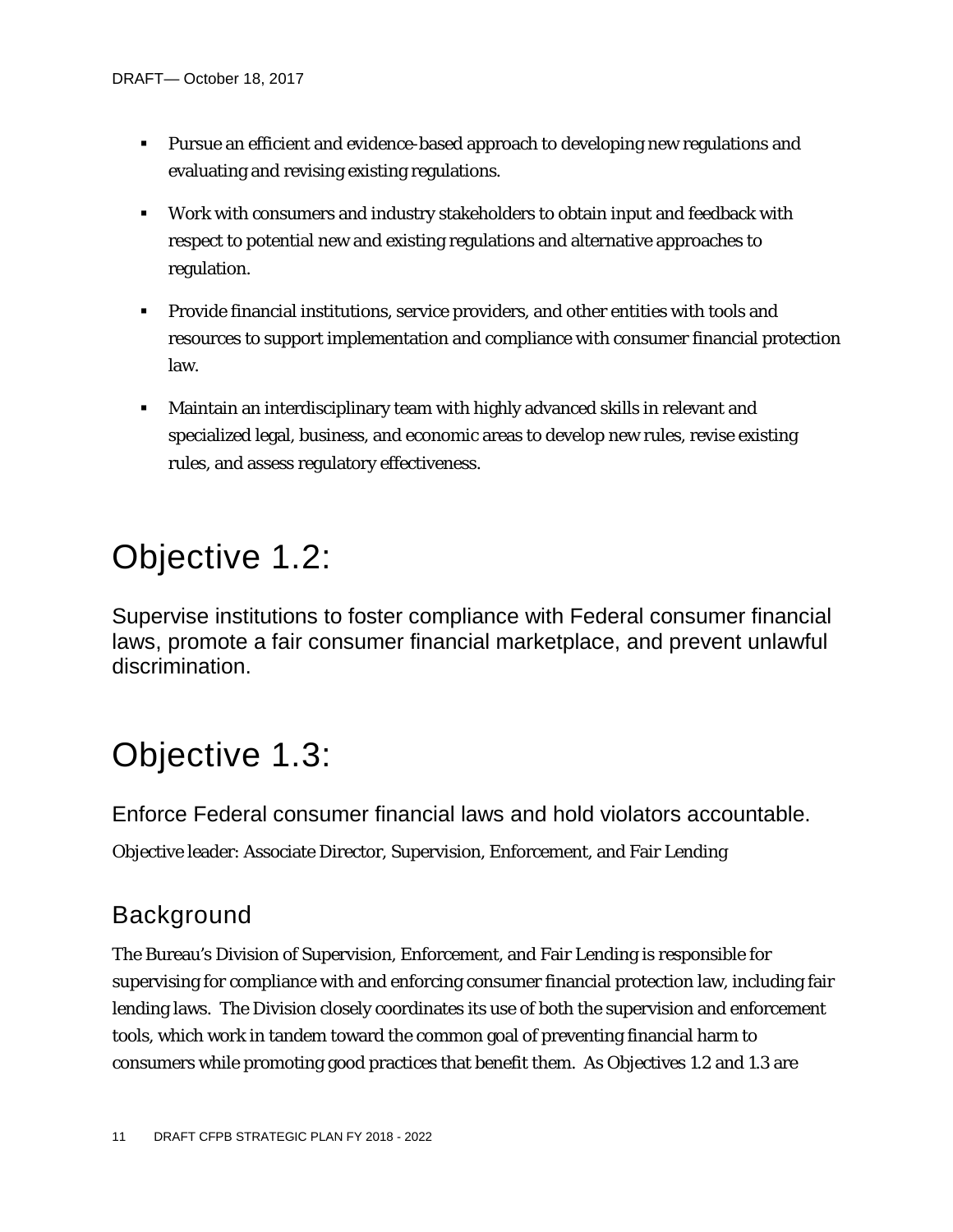closely linked, the Associate Director for Supervision, Enforcement, and Fair Lending is accountable for both.

- Acquire and analyze qualitative and quantitative information and data pertaining to consumer financial products and service markets and companies.
- **Focus resources on institutions and their product lines that pose the greatest risk to** consumers based on their size, nature of the product, and field and market intelligence.
- As appropriate, share information, coordinate activity, and promote best practices with fellow supervisory and law enforcement agencies to ensure the most effective use of regulatory resources.
- Enhance internal policies that facilitate the integration of the CFPB's supervision, enforcement, and fair lending functions.
- Develop and maintain technology solutions for coordinating supervisory information, capable of recording, storing, tracking, and reporting information on the CFPB's supervisory process.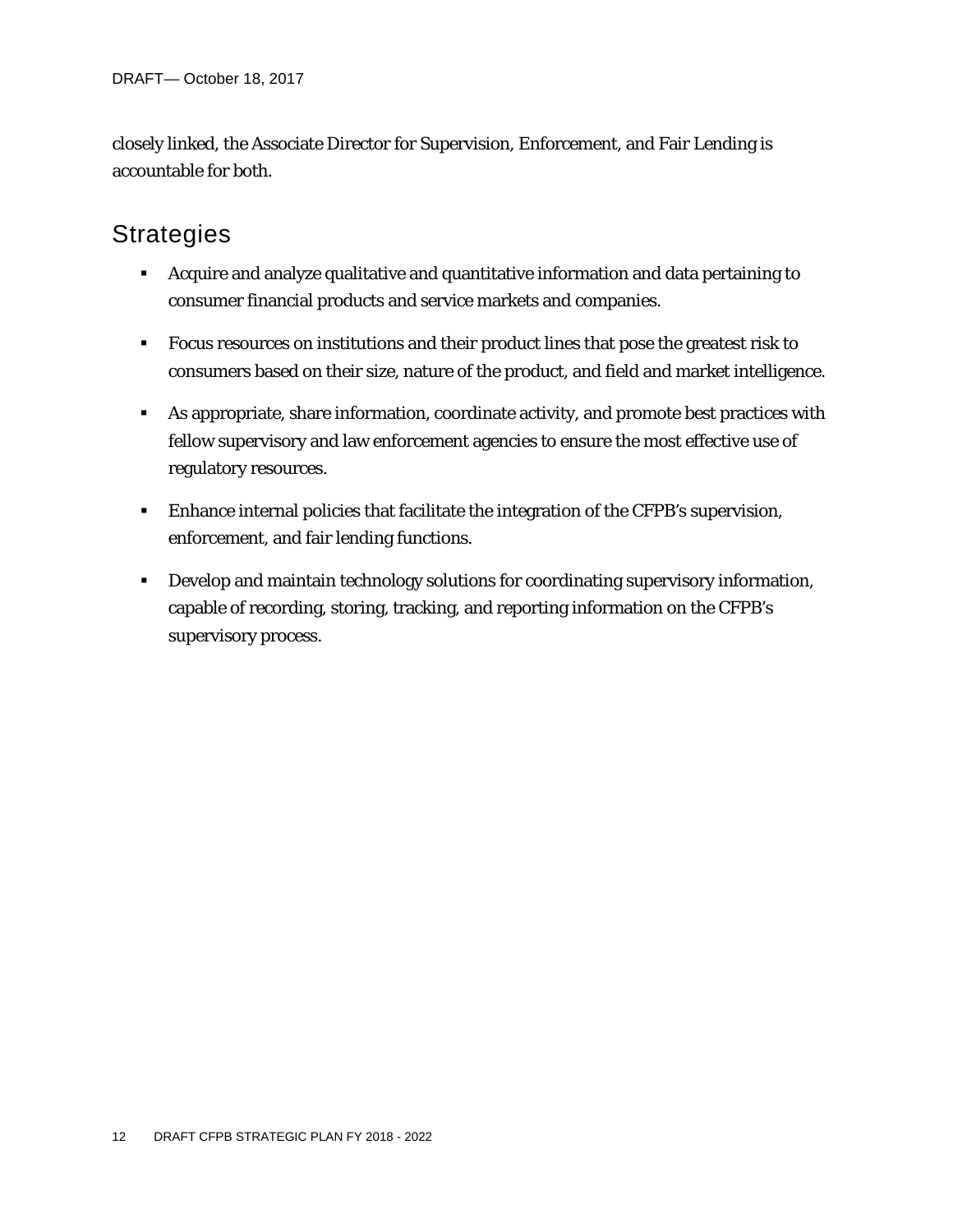## Goal 2

Empower consumers to make informed financial choices to reach their own life goals and enhance their own financial well-being.

Throughout their lives, Americans make financial choices to provide for themselves and their families, achieve financial security and independence, build wealth, and prepare future generations for success. The CFPB helps empower consumers to make informed financial choices to reach their own life goals and enhance their own financial well-being. To that end, the CFPB will develop and maintain tools, programs, and initiatives that provide targeted, meaningful, and accessible assistance and information to consumers when they need it, both directly and through community channels that reach consumers. We will invest in, sustain, and increase usage of tools and resources to help individuals prepare for making financial decisions and get answers to questions about money.

Differences in financial education, capabilities, and skills are part of the context for efforts to encourage informed financial decision-making. Consumers have diverse financial needs, choices, and challenges. They seek out information about financial choices using a variety of channels. We help consumers by connecting them with financial companies to understand issues, fix errors, and get direct responses about problems. We also help consumers by working to build ways for individuals and families to get information and develop skills to enhance their financial capability to serve their own life goals. This includes providing opportunities for individuals to learn more about: steps to build individual wealth; topics like home ownership, general money management, and savings; opportunities for parents to prepare their children for financial success; and opportunities for adults to prepare for financial security later in life.

The CFPB will reach its second goal by achieving the following two objectives:

1. **Objective 2.1:** Answer questions, handle complaints, and analyze and share data regarding consumers' experiences with financial products or services.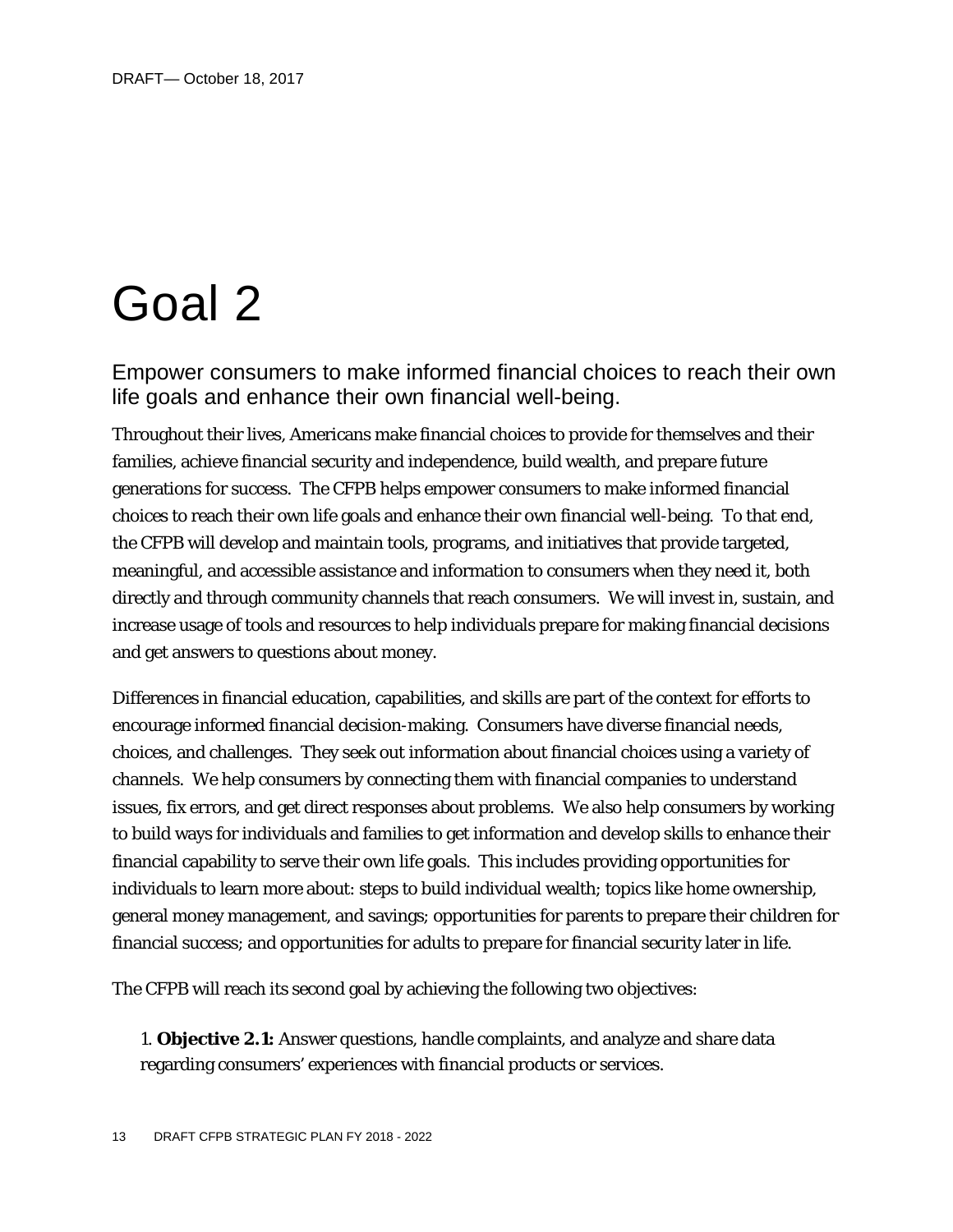2. **Objective 2.2:** Prepare and equip consumers in their financial lives through: offering web and print financial education resources; developing opportunities for Americans to build their own financial skills through local community channels; and amplifying the effect of those who provide services to consumers through research on what contributes to effective financial education and financial well-being.

### Objective 2.1:

Answer questions, handle complaints, and analyze and share data regarding consumers' experiences with financial products or services.

Objective leader: Associate Director, Operations

### Background

The CFPB provides direct assistance to consumers, in real time, through the Office of Consumer Response. Consumer Response hears directly from consumers about the challenges they face in the marketplace, brings their concerns to the attention of companies, and assists in addressing their complaints. Complaints inform the Bureau about business practices that may pose risks to consumers and help with the CFPB's work to supervise companies, enforce Federal consumer financial laws, and write effective rules and regulations.

- **Provide a platform that routes complaints to companies for response to assist with** addressing consumers' complaints.
- Answer consumers' common questions about consumer financial products and services to empower them to make independent financial decisions.
- Collect, analyze, and leverage Consumer Response operational data to enable continuous improvement of the Bureau's services to consumers.
- Develop and maintain a seamless approach to the delivery of appropriate and useful Consumer Response data and analysis within the CFPB and to the public so that information is timely, understandable, and maintains consumer privacy.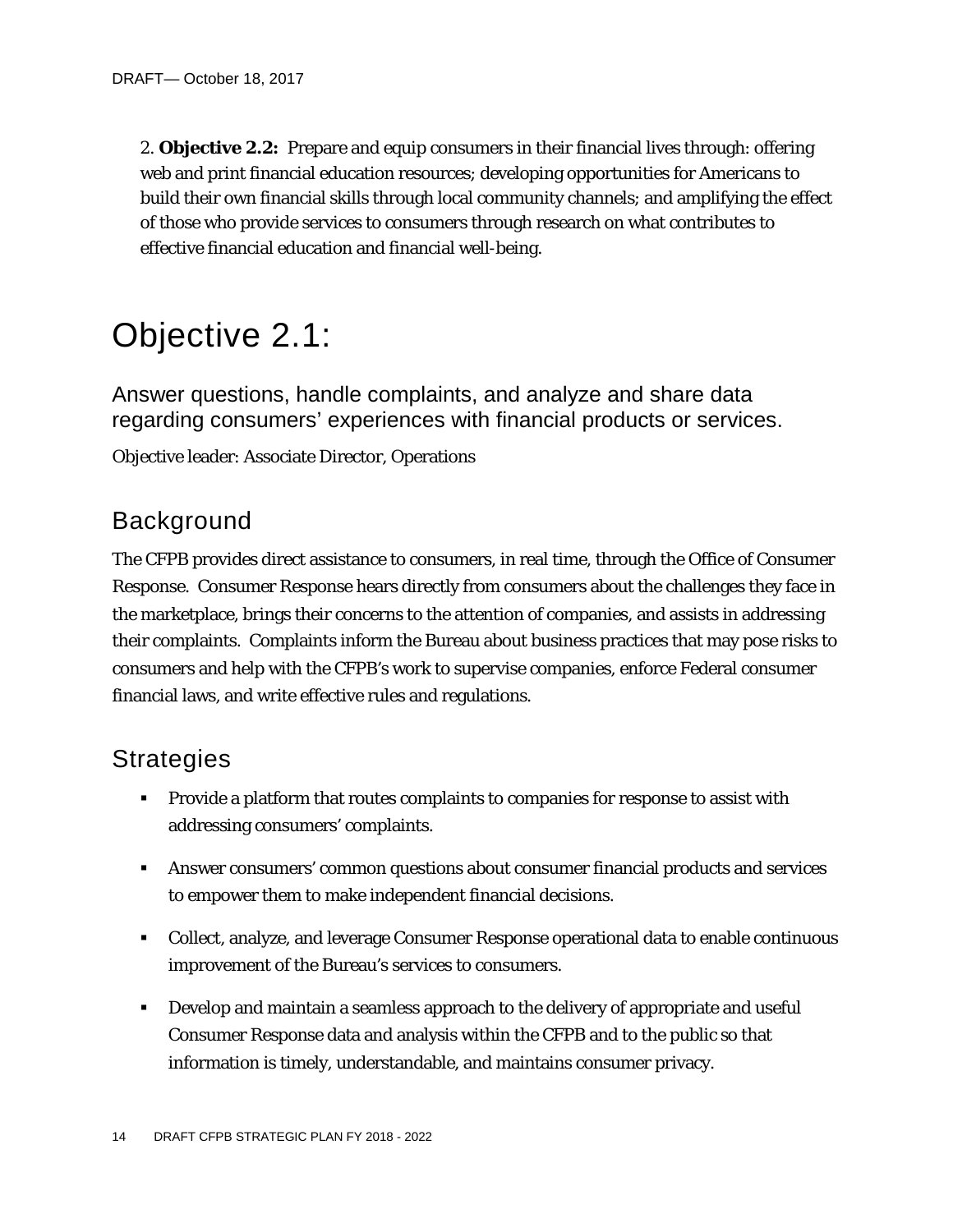## Objective 2.2:

Prepare and equip consumers in their financial lives through: offering web and print financial education resources; developing opportunities for Americans to build their own financial skills through local community channels; and amplifying the effect of those who provide services to consumers through research on what contributes to effective financial education and financial well-being.

Objective leader: Associate Director, Consumer Education and Engagement

### Background

The CFPB works to provide consumers with the information, knowledge, skills, and financial capability necessary to make informed decisions that serve their own life goals. The Bureau supports and informs Americans in asking questions, making plans, and acting on those plans to support strong financial decision-making.

The CFPB works to enhance the financial knowledge and capability of the country as a whole. In addition to improving overall financial capability, the Bureau focuses on addressing the unique financial challenges and decisions faced by four specific populations: servicemembers, older Americans, students, and economically vulnerable consumers.

- **Provide financial education directly to the public through digital and print tools and** resources to help individuals make decisions about money that will serve their own life goals.
- Develop Americans' financial skills through local community resources: Bring financial education and financial capability into Americans' lives through the organizations that people interact with every day including military recruiters and ROTC, libraries in local communities, local social service agencies, and financial educators.
- Build the next generation's financial skills: Offer teachers, parents, and other family caregivers of young people the tools, knowledge, and confidence to prepare the next generation of Americans for their adult financial lives.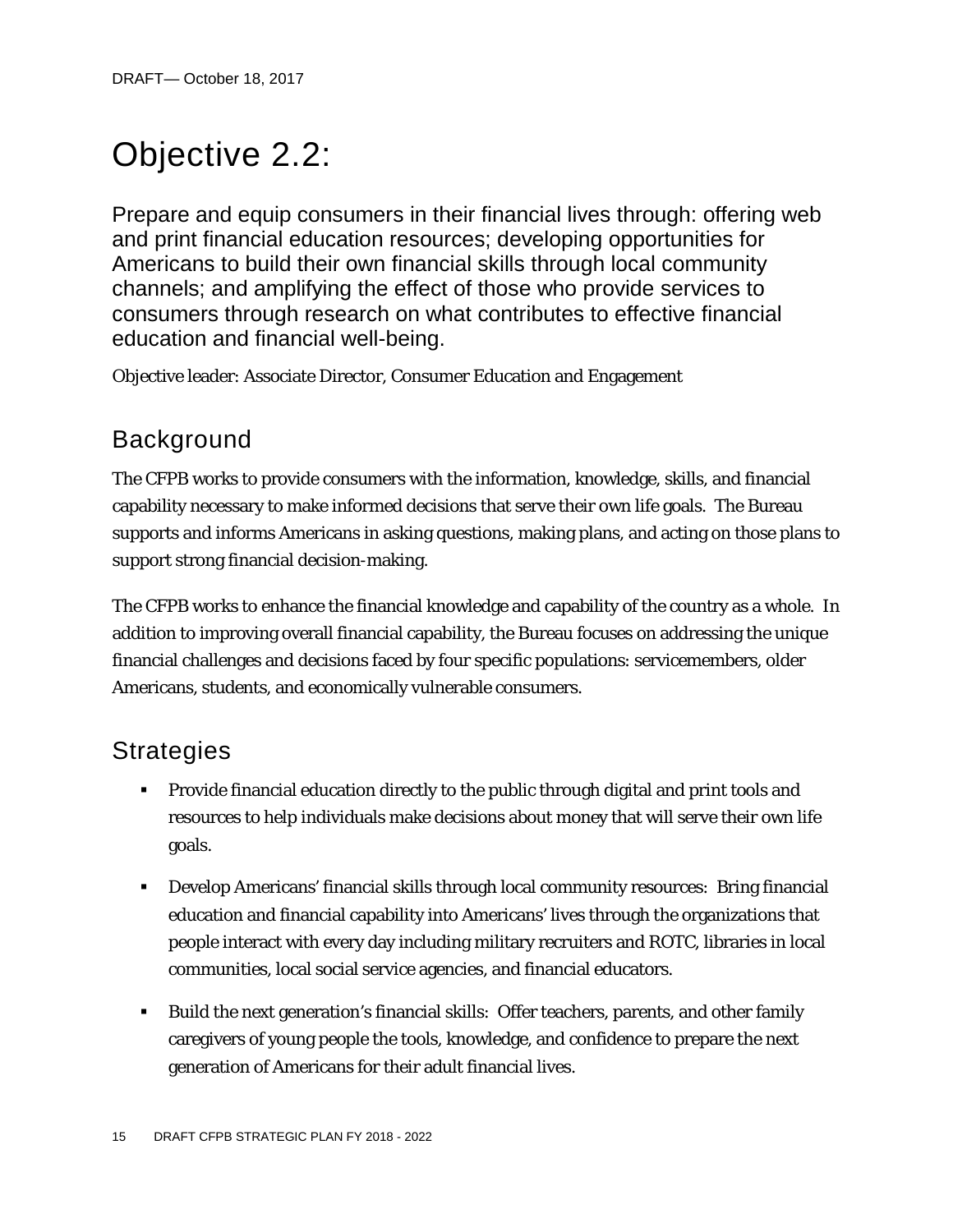Amplify the impact of financial educators' work through research on what contributes to effective financial education and financial well-being. Conduct foundational research to raise and measure the effectiveness of financial education in the U.S., and distribute the knowledge obtained to advance financial education and capability.

### Servicemembers

Population (including veterans): Over 22 million[2](#page-16-0)

From the start of a military career signing an enlistment contract in a recruiter's office, military life can include challenges and decisions with financial repercussions specific to uniformed military personnel, veterans, military retirees, and their families. The Office of Servicemember Affairs focuses on addressing these financial challenges through educational initiatives, complaint monitoring, and partnering with other federal and state agencies on consumer protection measures for the military. In addition, financial readiness is an ongoing need through various stages in the military lifecycle and it is important to provide continuous education as a servicemember's life, financial goals, and circumstances develop and change (e.g. marriage/divorce, change of duty stations, promotion, etc.).

#### Older Americans

1

<span id="page-16-1"></span>Population age 62 and older: 57 million (17.9% of the population) [3](#page-16-1)

<span id="page-16-0"></span><sup>&</sup>lt;sup>2</sup> Represents population at end of FY15; See National Center for Veterans Analysis and Statistics "Table 4L: Vetpop2016 Living Veterans by Period of Service, Gender, 2015-2045,"

https://www.va.gov/vetdata/docs/Demographics/New\_Vetpop\_Model/4L\_VetPop2016\_Branch\_National.xlsx (last viewed 8/16/2017); Defense Manpower Data Center, Military and Civilian Personnel by Service/Agency by State/Country (Updated Quarterly), June 2017, avail at: https://www.dmdc.osd.mil/appj/dwp/dwp\_reports.jsp (last accessed, Aug 17, 2017)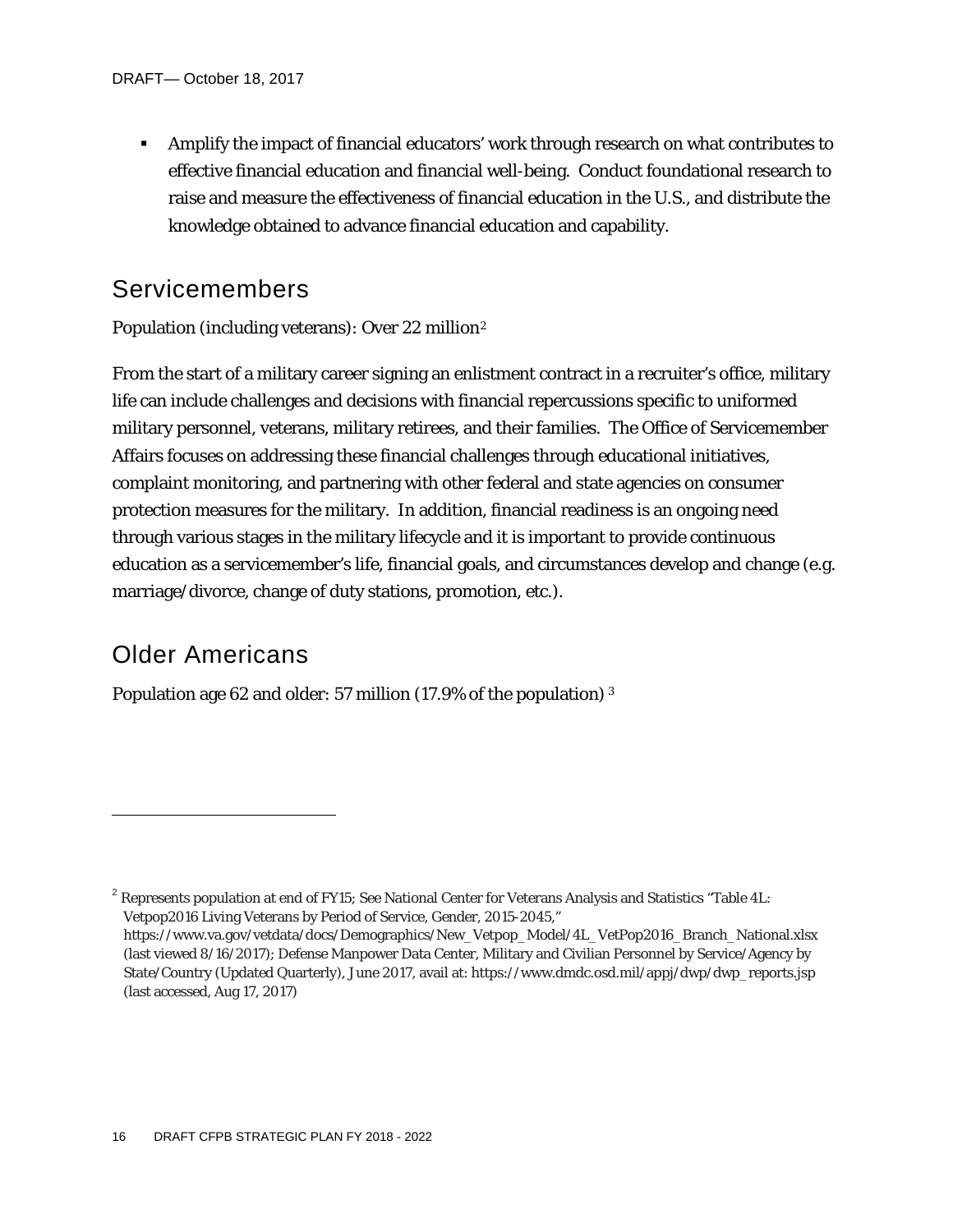1

Aging poses a number of unique financial challenges and choices. Older Americans face complicated decisions about finances and long-term financial planning later in life. On average, Americans reaching age 65 today will live to about age 85.[4](#page-17-0) Consequently, consumers today will likely need sufficient income and savings to cover 20 years or more for financial security later in life. Retirement years may be more expensive than consumers expect, as many will incur increased health and housing expenses<sup>[5](#page-17-1)</sup> or carry mortgages and other debts into later life.<sup>6</sup> In addition, Older Americans are prime targets of financial fraud and exploitation schemes. Older consumers lose up to \$36 billion per year due to financial fraud and abuse.[7](#page-17-3) The Office for Older Americans works to help older adults and the caregiver generation plan for financial security in later life, prepare for life events with financial impacts, and prevent loss of assets through fraud or exploitation.

<sup>3</sup> U.S. Census Bureau, 2014 American Community Survey, Table DP05 ACS Demographic and Housing Estimates. Available at [http://factfinder.census.gov/bkmk/table/1.0/en/ACS/14\\_1YR/DP05.](http://factfinder.census.gov/bkmk/table/1.0/en/ACS/14_1YR/DP05)

<span id="page-17-0"></span><sup>4</sup> See, Social Security Administration, Calculators: Life Expectancy (2015), at <http://www.ssa.gov/planners/lifeexpectancy.html> (last visited October 1, 2015).

<span id="page-17-1"></span><sup>5</sup> See e.g. Sudipto Banerjee, How Does Household Expenditure Change With Age for *Older Americans?*, EBRI Issue Brief, No. 9 (Sept. 2014), [http://www.ebri.org/pdf/notespdf/Notes.Sept14.EldExp-Only.pdf.](http://www.ebri.org/pdf/notespdf/Notes.Sept14.EldExp-Only.pdf)

<span id="page-17-2"></span><sup>6</sup> See CFPB, *Snapshot of older consumers and mortgage debt* (May 2014), [http://files.consumerfinance.gov/f/201405\\_cfpb\\_snapshot\\_older-consumers-mortgage-debt.pdf.](http://files.consumerfinance.gov/f/201405_cfpb_snapshot_older-consumers-mortgage-debt.pdf)

<span id="page-17-3"></span><sup>7</sup> MetLife Study, supra note 7, at 2; True Link Financial, The True Link Report on Elder Financial Abuse 2015, (January 2015), available at https://truelink-wordpress-assets.s3.amazonaws.com/wp-content/uploads/True-Link-Report-On-Elder-Financial-Abuse-012815.pdf. Estimates vary significantly largely due to definitional and methodological differences. For a discussion of the MetLife and True Link methodologies, see Tobie Stanger, Financial Elder Abuse Costs \$3 Billion a Year. Or is it \$36 billion? Consumer Reports, Sept. 29, 2015.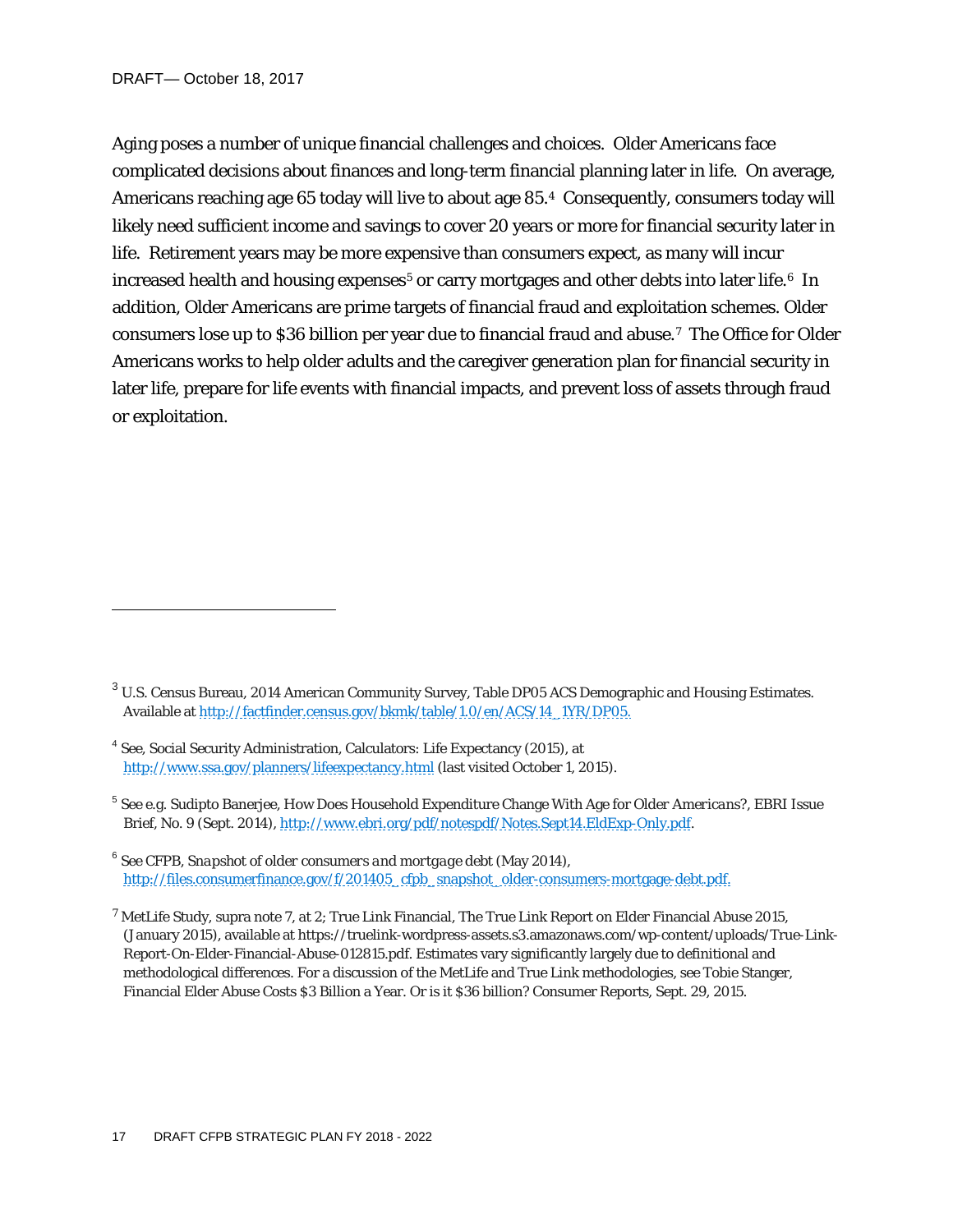### **Students**

1

Population enrolled in colleges and universities: 26.7 million<sup>[8](#page-18-0)</sup>

Population repaying student loan debt: 44 million<sup>[9](#page-18-1)</sup>

Student debt is an issue that affects more than 44 million Americans.<sup>[10](#page-18-2)</sup> Over the past decade, the size of the student loan market has increased steadily. At over \$1.4 trillion in outstanding loans, student loans are now the second largest component of total household debt after mortgages.[11](#page-18-3) In 2015, the Bureau noted that this market continues to show elevated levels of borrower distress, observing that more than one in four student loan borrowers are past due or in default.[12](#page-18-4) In 2016 and 2017, the Bureau raised new questions about whether certain aspects of the current student loan system structure were adequate to address the needs of the most vulnerable consumers.[13](#page-18-5) The Office for Students addresses student loan issues for students and for adults who are at the repayment stage.

<span id="page-18-0"></span><sup>8</sup> U.S. Department of Education, National Center for Education Statistics, 2016 Digest of Education Statistics: Total 12-month enrollment in degree-granting postsecondary institutions, by control and level of institution and state or jurisdiction: 2013-14 and 2014-15, available at [https://nces.ed.gov/programs/digest/d16/tables/dt16\\_308.10.asp?current=yes](https://nces.ed.gov/programs/digest/d16/tables/dt16_308.10.asp?current=yes) (Last viewed 08/09/2017).

<span id="page-18-1"></span><sup>9</sup> Consumer Financial Protection Bureau, *Increasing transparency in the student loan servicing market* (February 16, 2017). https://www.consumerfinance.gov/about-us/blog/increasing-transparency-student-loan-servicing-market/.

<span id="page-18-2"></span><sup>10</sup> CFPB, "Increasing transparency in the student loan servicing market," February 16, 2017, [https://www.consumerfinance.gov/about-us/blog/increasing-transparency-student-loan-servicing-market/.](https://www.consumerfinance.gov/about-us/blog/increasing-transparency-student-loan-servicing-market/)

<span id="page-18-3"></span><sup>&</sup>lt;sup>11</sup> The Department of Education and Consumer Financial Protection Bureau, "Private Student Loans Report," July 20, 2012[, http://www.consumerfinance.gov/reports/private-student-loans-report/](http://www.consumerfinance.gov/reports/private-student-loans-report/) (last viewed 9/10/12).

<span id="page-18-4"></span><sup>&</sup>lt;sup>12</sup> Consumer Financial Protection Bureau, Student Loan Servicing (September 2015), available at [http://files.consumerfinance.gov/f/201509\\_cfpb\\_student-loan-servicing-report.pdf.](http://files.consumerfinance.gov/f/201509_cfpb_student-loan-servicing-report.pdf)

<span id="page-18-5"></span><sup>13</sup> Consumer Financial Protection Bureau, *2017 Annual Report of the CFPB Student Loan Ombudsman* (October 16, 2016),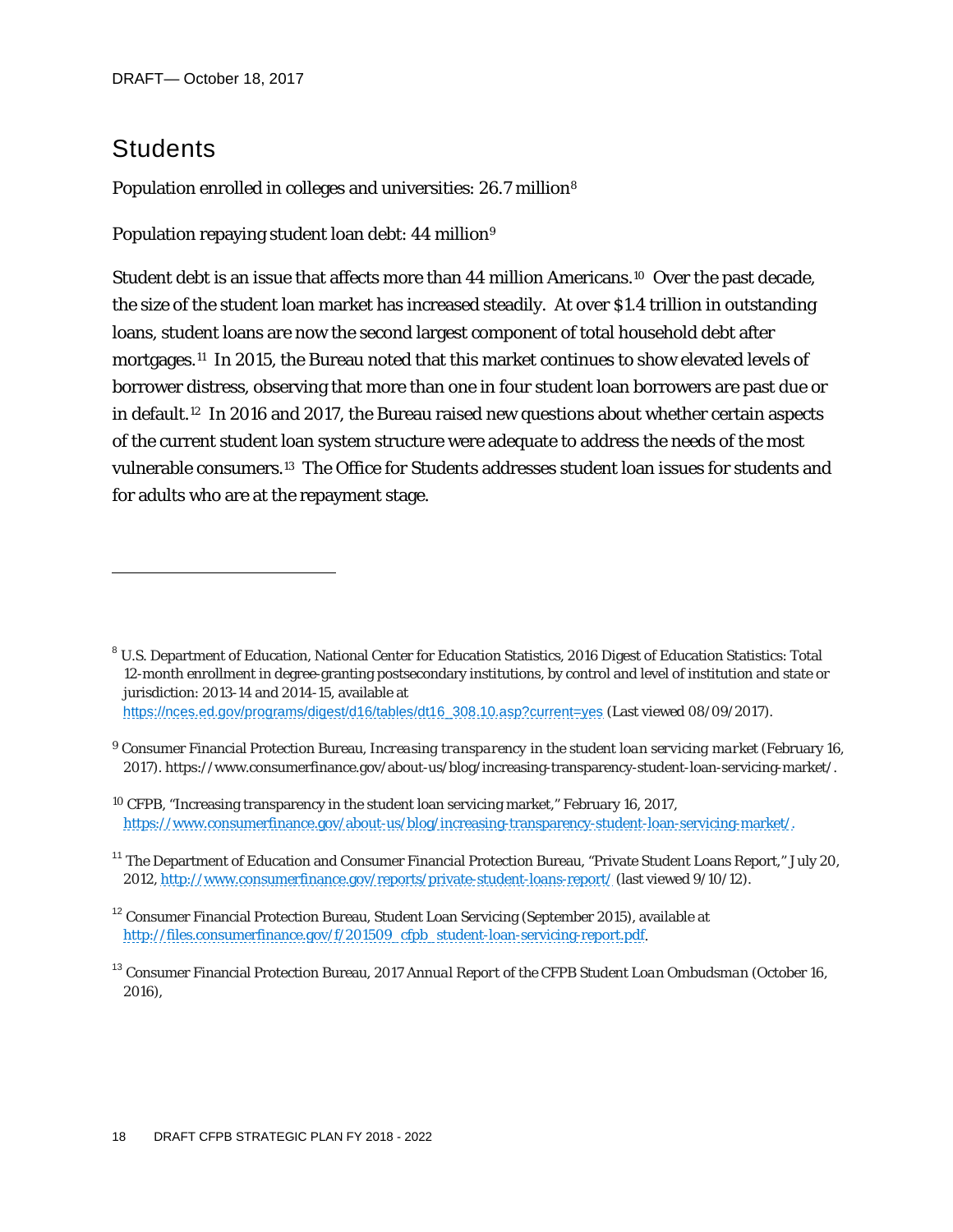1

### Low-income and economically vulnerable consumers

Many individuals and families are struggling to make ends meet. By most measures, the number of consumers whose income level contributes to financial vulnerability constitutes a significant portion of the U.S. population. In 2015, 43.1 million people had incomes below the federal poverty level, [14](#page-19-0) and 33.5 million U.S. households were "unbanked," meaning that no one in the household had a checking or savings account.[15](#page-19-1)

All consumers need to make the most of their income, and this is particularly important for those with limited income or other forms of economic vulnerability. The Bureau's study found that as of 2010, 26 million consumers in the United States were credit invisible, representing about 11 percent of the adult population.<sup>[16](#page-19-2)</sup> These consumers do not have a credit history with one of the three nationwide credit reporting companies (Experian, Equifax, and Transunion). An additional 19 million consumers have "unscorable" credit files, which means they do not have a credit score because they have thin files with insufficient credit history (9.9 million) or stale files and lack any recent credit history (9.6 million). In sum, there are 45 million consumers who may be denied access to credit because they do not have credit records that can be scored[.17](#page-19-3)

Financial emergencies can happen to anyone —such as the loss of a job, the loss of a spouse, an unexpected medical expense, or a car breaking down. Not all of these things have to lead to

[http://files.consumerfinance.gov/f/documents/102016\\_cfpb\\_Transmittal\\_DFA\\_1035\\_Student\\_Loan\\_Ombudsma](http://files.consumerfinance.gov/f/documents/102016_cfpb_Transmittal_DFA_1035_Student_Loan_Ombudsman_Report.pdf) [n\\_Report.pdf;](http://files.consumerfinance.gov/f/documents/102016_cfpb_Transmittal_DFA_1035_Student_Loan_Ombudsman_Report.pdf) and Consumer Financial Protection Bureau, Update from the CFPB Student Loan Ombudsman (May 16, 2017), [http://files.consumerfinance.gov/f/documents/201705\\_cfpb\\_Update-from-Student-Loan-Ombudsman-on-](http://files.consumerfinance.gov/f/documents/201705_cfpb_Update-from-Student-Loan-Ombudsman-on-Redefaults.pdf)[Redefaults.pdf](http://files.consumerfinance.gov/f/documents/201705_cfpb_Update-from-Student-Loan-Ombudsman-on-Redefaults.pdf).

<span id="page-19-0"></span><sup>14</sup> [http://census.gov/library/publications/2016/demo/p60-256.html.](http://census.gov/library/publications/2016/demo/p60-256.html)

<span id="page-19-1"></span><sup>15</sup> [https://www.fdic.gov/householdsurvey/2015/2015report.pdf.](https://www.fdic.gov/householdsurvey/2015/2015report.pdf)

<span id="page-19-2"></span><sup>16</sup> [http://files.consumerfinance.gov/f/201505\\_cfpb\\_data-point-credit-invisibles.pdf.](http://files.consumerfinance.gov/f/201505_cfpb_data-point-credit-invisibles.pdf)

<span id="page-19-3"></span><sup>17</sup> [http://files.consumerfinance.gov/f/201505\\_cfpb\\_data-point-credit-invisibles.pdf.](http://files.consumerfinance.gov/f/201505_cfpb_data-point-credit-invisibles.pdf)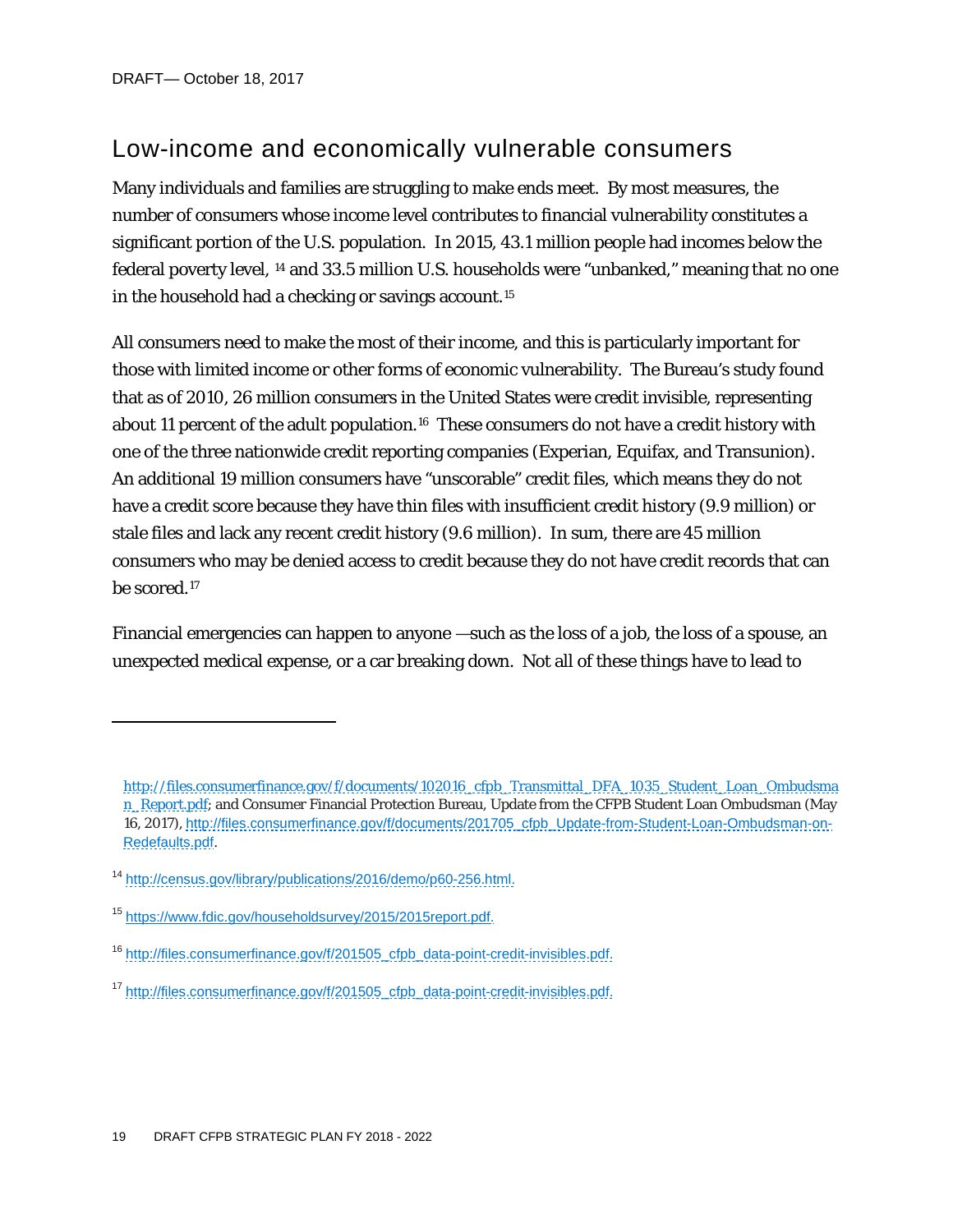financial disaster if consumers can access and use the tools and resources necessary to weather unexpected events and plan for the future. The Office of Financial Empowerment works to bring opportunities for economically vulnerable consumers to build financial capability and achieve greater financial well-being that strengthens their families and communities.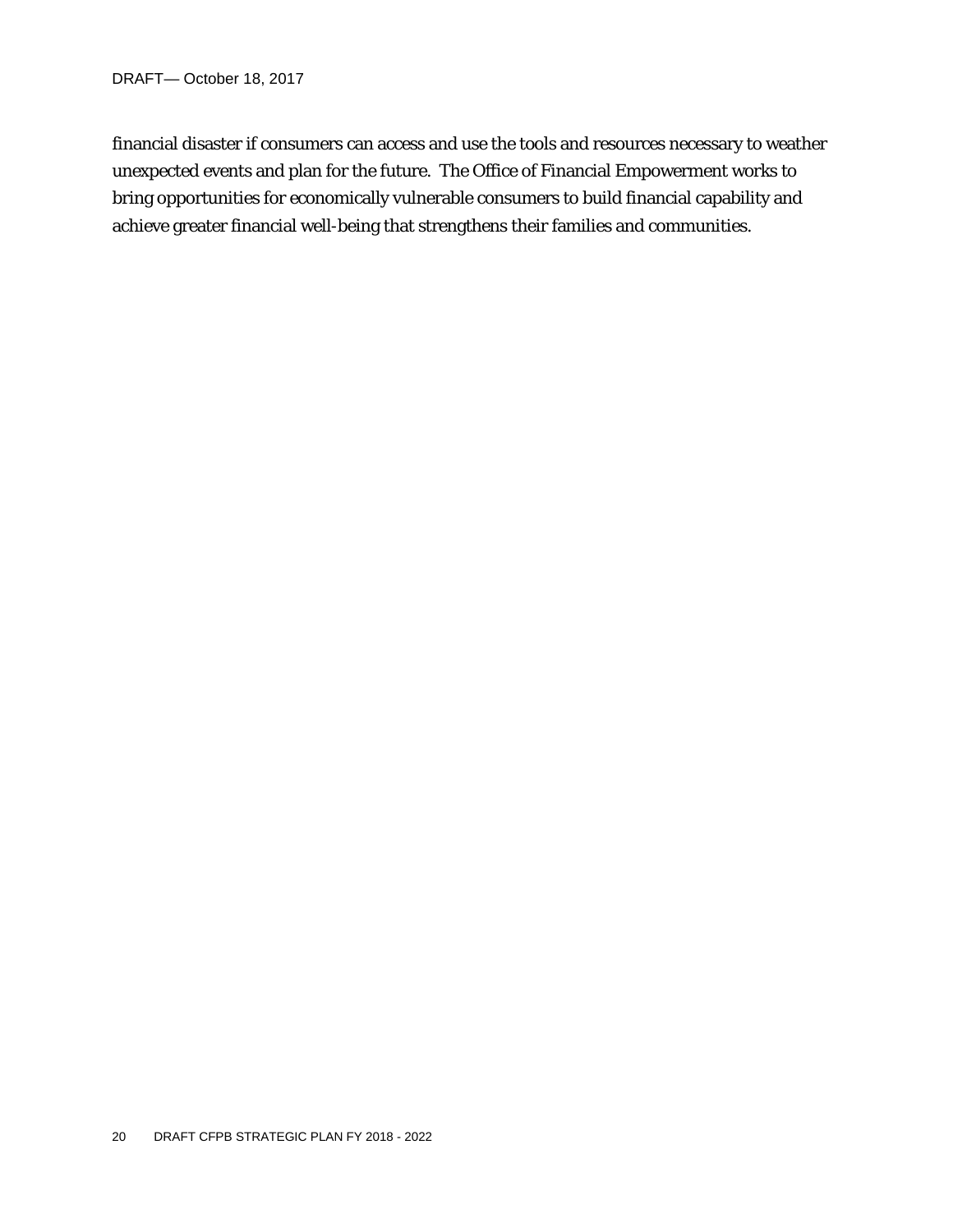## Goal 3

Inform the public, policy makers, and the CFPB's own policy-making with market intelligence and data-driven analysis of consumer financial markets and consumer behavior.

Understanding how consumer financial markets work, the avenues for innovation in financial products and services, and the potential for risk to consumers is a core component of the CFPB's mandate. The CFPB's aim is to ground all of its work—from implementing rules and litigating enforcement actions to its outreach and financial literacy efforts—in the realities of the marketplace and the complexities of consumer behavior.

Achieving this goal requires strong partnerships within the CFPB and externally to ensure that the Bureau continues to monitor markets effectively; advanced technology to support data analysis; access to current and relevant data; and employees with the skills and capabilities needed to analyze data and distill insights.

The CFPB's research supports an understanding of consumer financial markets and the nature of consumer behavior in these markets. It also supports the consideration of potential benefits and costs of the CFPB's regulations for consumers and institutions, including effects on consumer access to financial products or services.

The Bureau works to ensure that in gathering and analyzing data, strong protections are in place to protect consumer privacy. Datasets will generally be structured such that no personal information is directly identifiable. Access to, and the use of, any personally identifiable information in the CFPB's data will be carefully limited. The Bureau treats the information collected from participating persons and institutions consistently with our confidentiality regulations, and all data and analyses are subject to legal and privacy review prior to their release.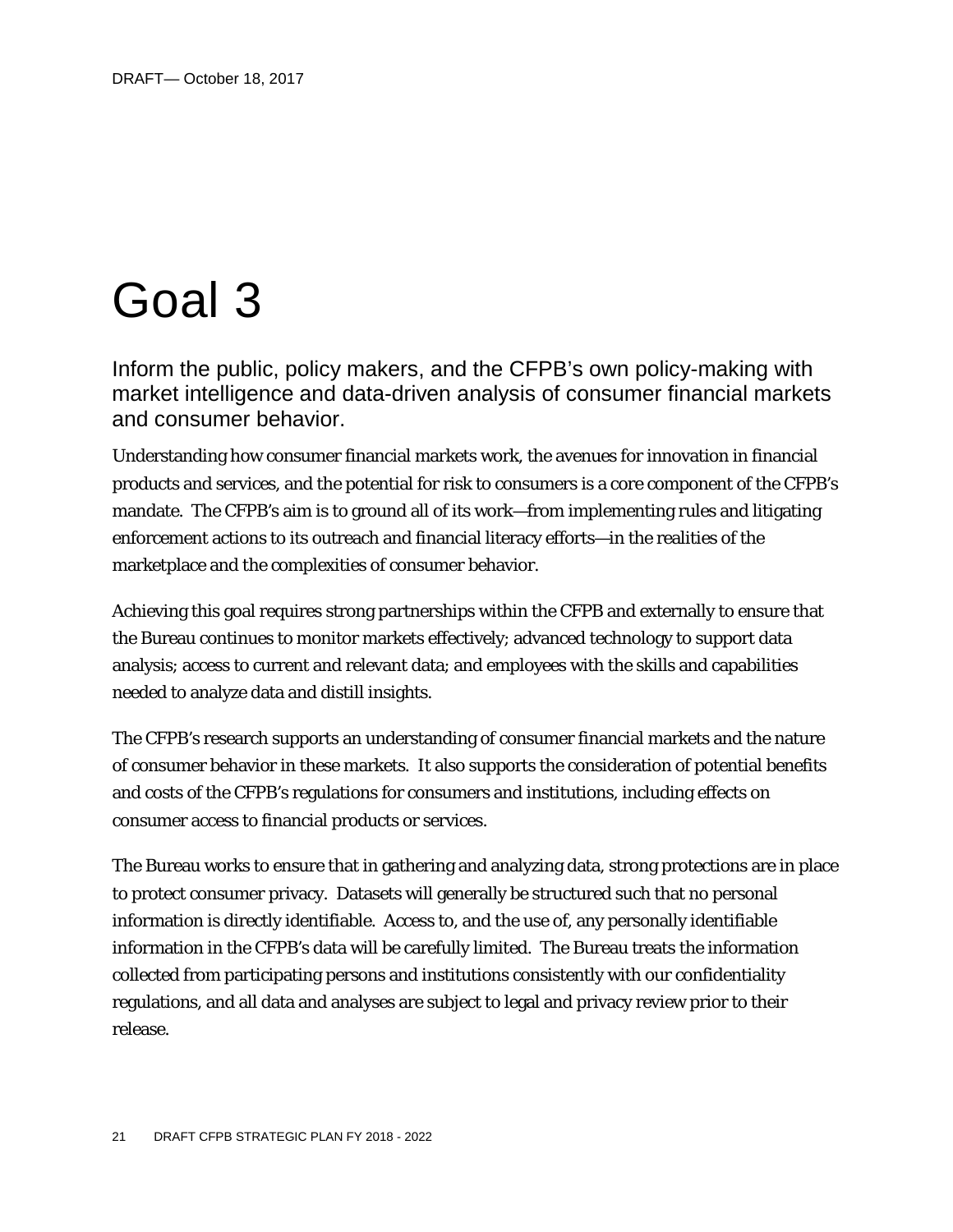The CFPB will reach its third goal by achieving the following two objectives:

1. **Objective 3.1:** Monitor markets and analyze data to surface financial trends, market opportunities, and emergent risks to consumers.

2. **Objective 3.2:** Produce research-driven, evidence-based perspectives and analyses on consumer financial markets, consumer behavior, and regulations to inform the public discourse and Bureau policy-making.

### Objective 3.1:

Monitor markets and analyze data to surface financial trends, market opportunities, and emergent risks to consumers.

Objective leader: Associate Director, Research, Markets, and Regulations

### Background

As a data-driven agency, the CFPB uses quantitative and qualitative data in order to understand consumer financial markets and consumer behavior. The Division of Research, Markets, and Regulations collects and analyzes market data and intelligence to ensure that the Bureau stays abreast of current market trends and their implications for consumers and for consumer financial regulation.

- Acquire, collect, and maintain data to effectively monitor consumer financial markets for emerging risks and positive innovations.
- Review published reports and conduct ongoing market engagement to gather up-to-date market intelligence on consumer financial markets.
- **Develop and maintain the tools, technology, and skills required to effectively, efficiently,** and securely process data and conduct data analyses.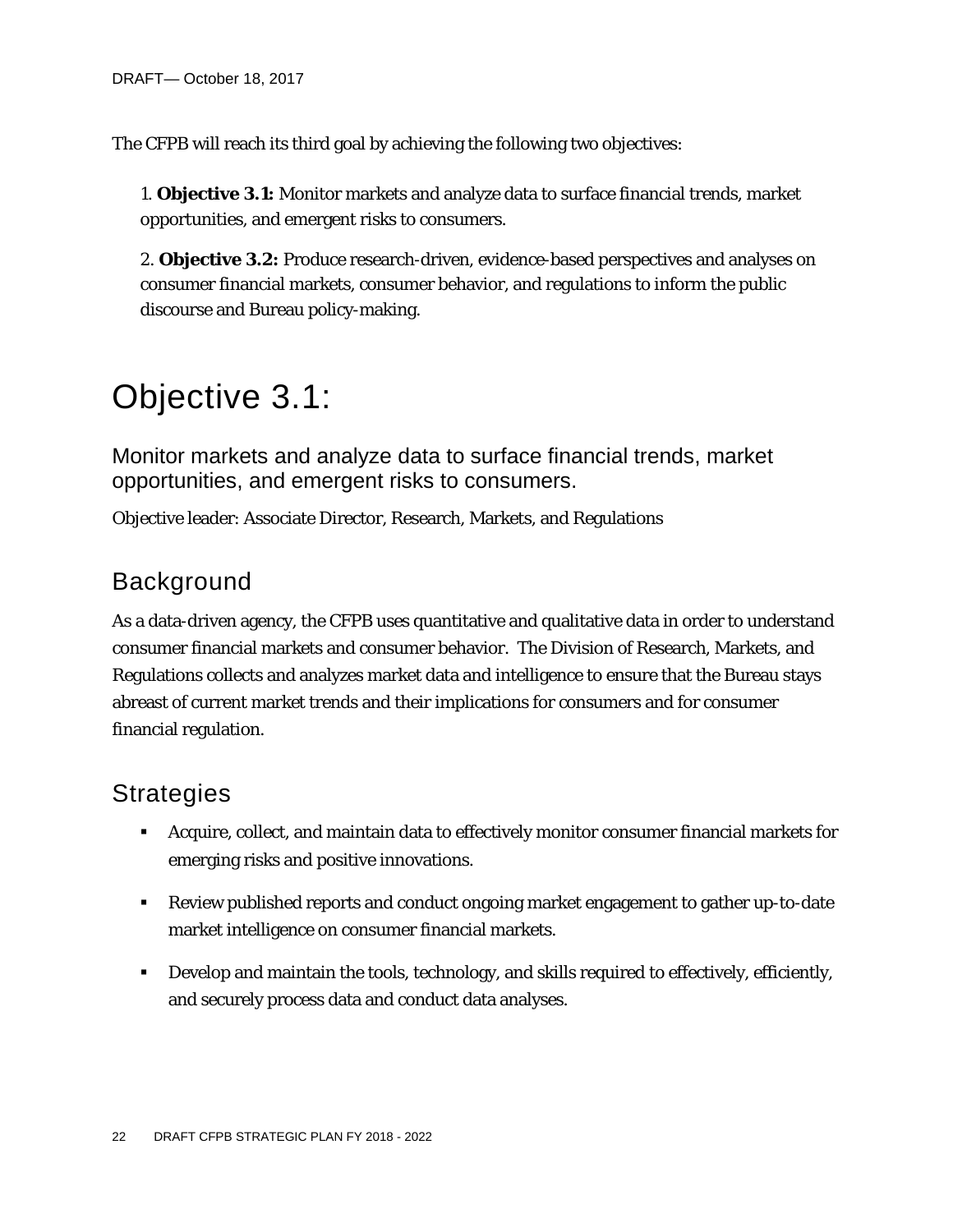## Objective 3.2:

Produce research-driven, evidence-based perspectives and analyses on consumer financial markets, consumer behavior, and regulations to inform the public discourse and Bureau policy-making.

Objective leader: Associate Director, Research, Markets, and Regulations

### Background

The CFPB seeks to ensure that its decisions are based on the best available evidence and also seeks to advance public understanding of consumer financial markets. The Division of Research, Markets, and Regulations provides research and market intelligence to inform the Bureau's decision-making and publishes reports with respect to consumer financial markets, the consumers and providers in those markets, and the effect of governing laws and standards on those markets.

- Conduct research and analysis with respect to consumer financial markets.
- Contribute to cross-Bureau collaboration to ensure the Bureau's work is informed by the CFPB's internal research and expertise.
- Regularly publish reports and other research output to advance public understanding of consumer financial markets.
- Maintain the Bureau's expertise in finance, business, economics, psychology, and other social sciences, and in managing complex data sets.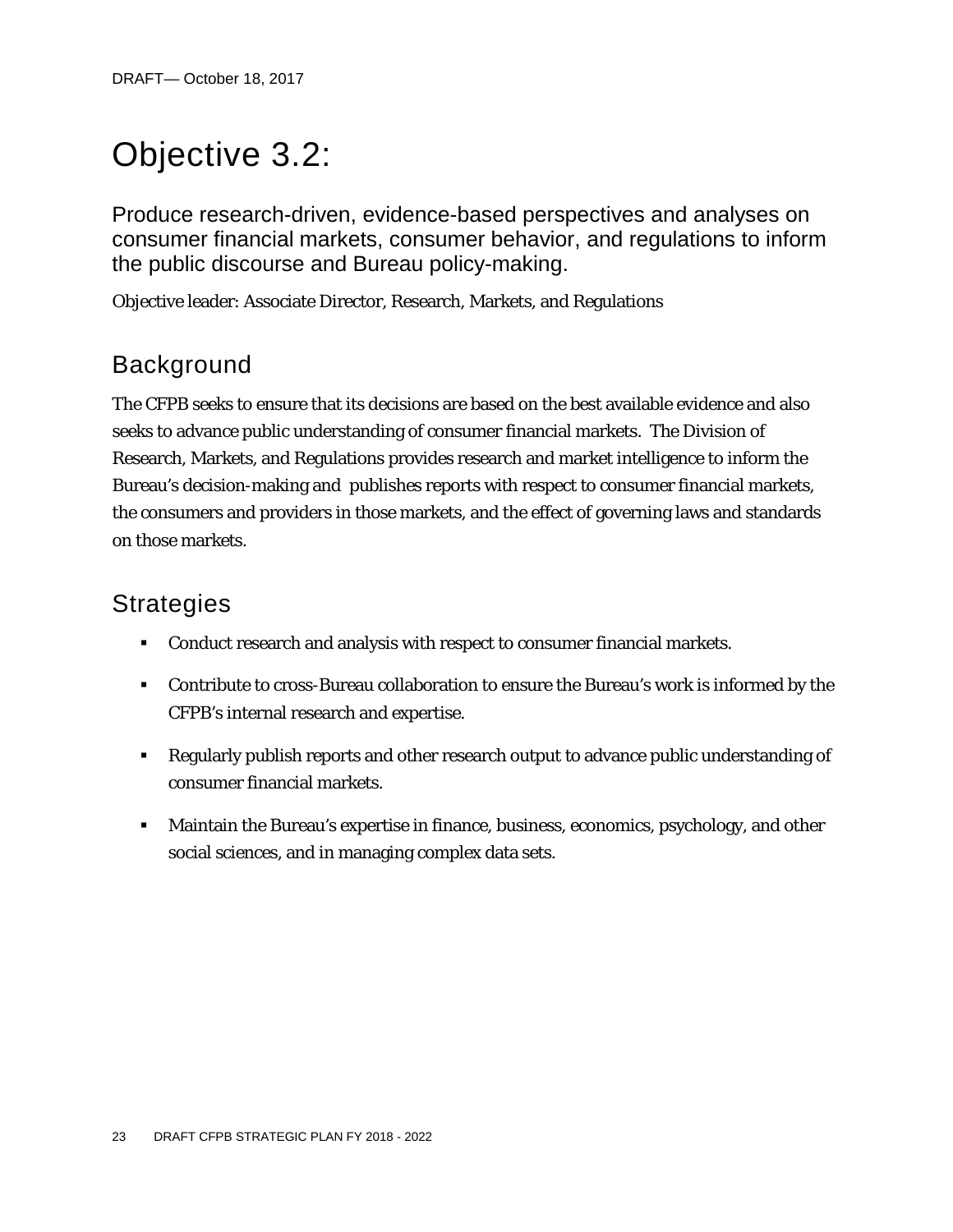## Goal 4

#### Advance the CFPB's performance by maximizing resource productivity.

In order to maximize the effectiveness of the consumer protections established by Federal consumer financial law, the CFPB must acquire, maintain, support, and direct its resources in a way that enables it to operate efficiently, effectively, and transparently. This means developing, maintaining, and continuously improving the policies and controls in place to ensure the CFPB has the resources it needs and puts those resources to the best possible use.

A key mission of the CFPB is to make financial products and services more transparent in the consumer marketplace. The CFPB will strive to achieve the same level of commitment to transparency in its own activities, while respecting consumer privacy and confidentiality. To accomplish this, the CFPB will develop and implement mechanisms and provide channels to maintain an open, collaborative dialogue with the public.

The CFPB will reach its fourth goal by achieving the following four objectives:

1. **Objective 4.1:** Attract, engage, and deploy a diverse workforce that meets dynamic challenges and provides effective oversight of the consumer financial marketplace.

2. **Objective 4.2:** Enable the innovative use of technology and creative services for the benefit of efficient and secure internal operations and effective public engagement.

3. **Objective 4.3:** Enable the operation of a high-performing organization by ensuring effective and efficient management, protection of CFPB resources, rigorous internal controls, and full compliance with the law.

4. **Objective 4.4:** Increase public confidence in consumer financial markets by maintaining the CFPB's transparency, accountability, and meaningful channels for feedback.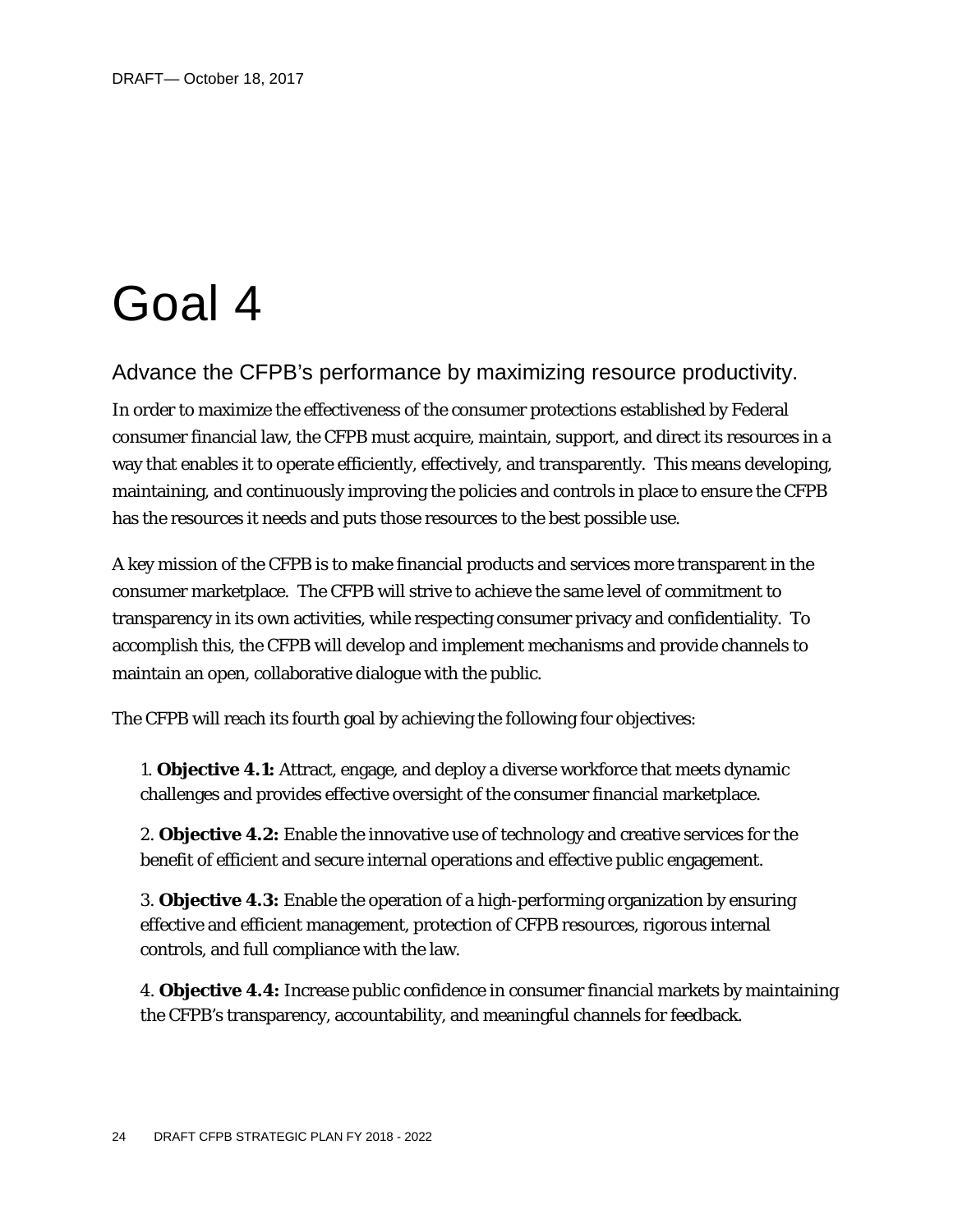## Objective 4.1:

Attract, engage, and deploy a diverse workforce that meets dynamic challenges and provides effective oversight of the consumer financial marketplace.

Objective leader: Associate Director, Operations

### Background

The CFPB continues to pursue a strategic imperative to recruit and hire highly qualified individuals. To do so, the CFPB continues to identify and adopt best practices from the private and public sectors to hire, train, and develop a diverse workforce with the knowledge, skills, and abilities required to effectively achieve the Bureau's mission.

The Bureau also places a strong emphasis on the development and retention of the highly qualified individuals at the CFPB. This focus will support improvement efforts targeting the employee experience, development, retention, and engagement.

- Recruit and retain a high-quality, diverse staff through effective workforce planning and talent acquisition methods, strong engagement, and a comprehensive diversity and inclusion program.
- **Theorry Confermity Construct Property** of the vertex of the vertex of the other of the offer of the offer of the offer of the offer of the offer of the offer of the offer of the offer of the offer of the offer of the of programs in support of a high-performing workforce.
- **Maintain and improve human capital infrastructure by creating and applying human** capital policies, improving human capital information systems, and effectively allocating and prioritizing resources to achieve desired human capital outcomes.
- Build a work environment in which the Bureau is deliberate about how the staff invests its time and works together, engaging and enabling the workforce to continue doing their best work for sustainable, long-term impact.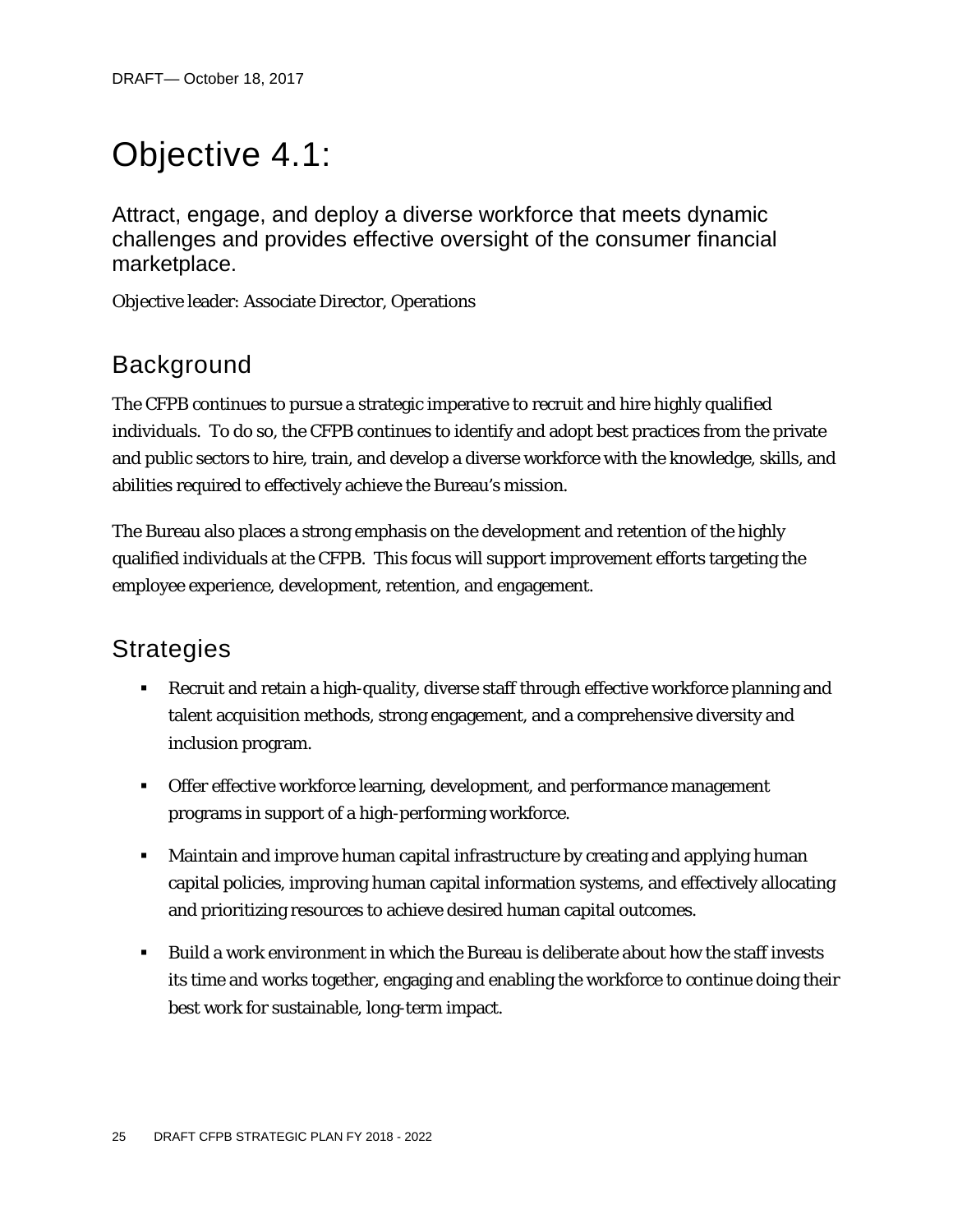## Objective 4.2:

Enable the innovative use of technology and creative services for the benefit of efficient and secure internal operations and effective public engagement.

Objective leader: Associate Director, Operations

### Background

The CFPB is committed to staying on the leading edge of technology and leveraging its technological resources to provide significant business value with lower costs. From developing online products that help inform consumers to making critical data available internally and to the public, technology is—and will continue to be—core to the CFPB accomplishing its mission.

- Establish and maintain a secure, responsive, and cost-effective technology infrastructure.
- Build, develop, and improve next-generation online tools that help consumers get answers to questions, make financial decisions, and confront difficult financial circumstances.
- Maintain a robust platform for the public to visualize and make use of data maintained by the Bureau, such as consumer complaint data.
- Create and maintain a suite of enterprise-wide technology capabilities that maximizes the efficiencies of resources and minimizes costs.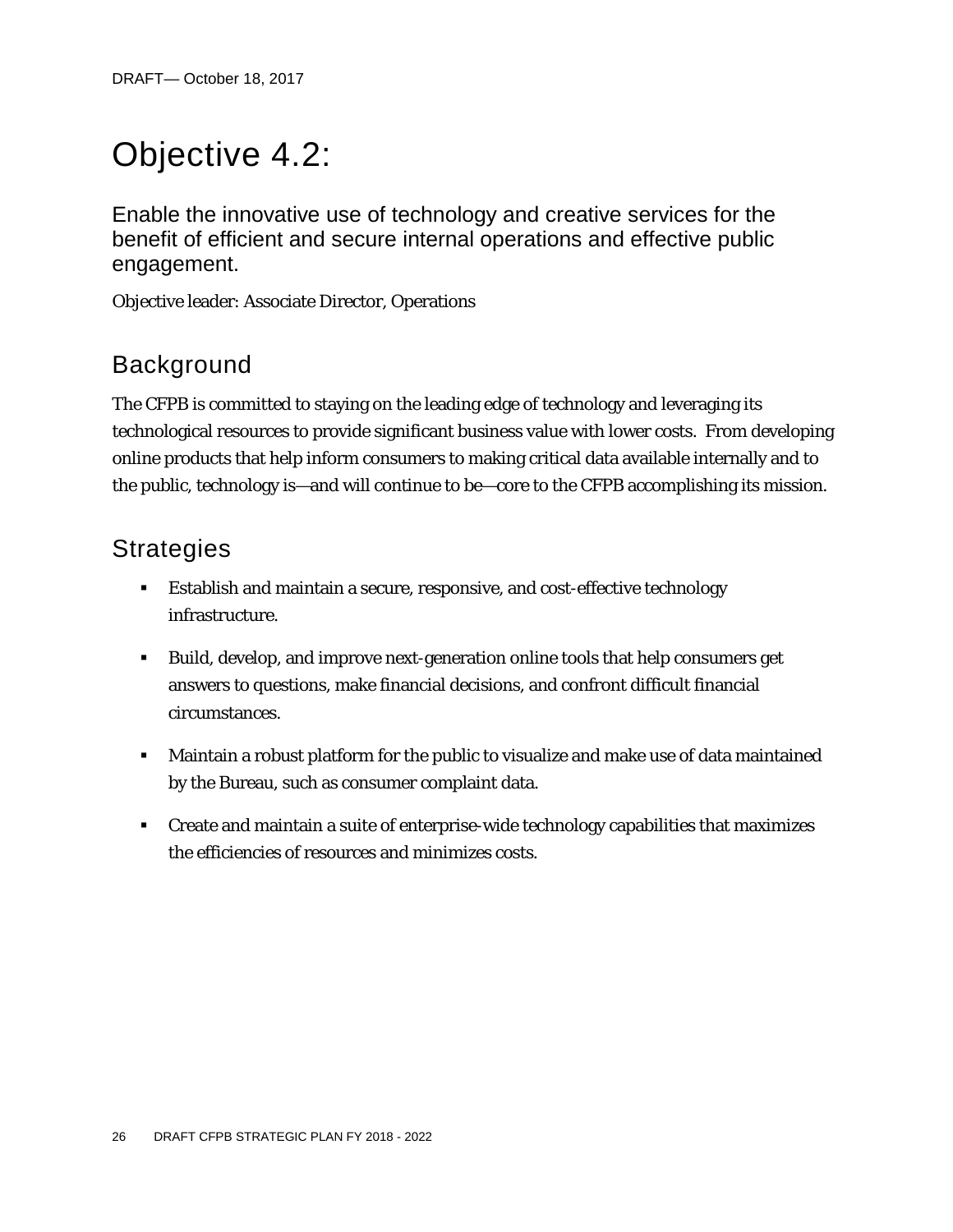## Objective 4.3:

Enable the operation of a high-performing organization by ensuring effective and efficient management, protection of the CFPB resources, rigorous internal controls, and full compliance with the law.

Objective leader: Associate Director, Operations

### Background

The CFPB has the obligation to act as a good steward of public funds. The CFPB will continue to monitor its operations and conduct periodic evaluations to ensure it maintains sound financial practices and robust internal controls.

- Use data to supervise and coordinate all financial operations of the Bureau consistent with the requirements of laws and regulations.
- Develop and maintain a team of high-performing professionals with expertise in budget, financial management, procurement, internal controls, and travel operations.
- Develop and maintain integrated accounting and financial management systems and travel systems in order to support the effective execution of resources.
- Develop and mature an Enterprise Risk Management (ERM) program to strengthen leadership decision-making, enhance the resource allocation process, and improve overall organizational performance.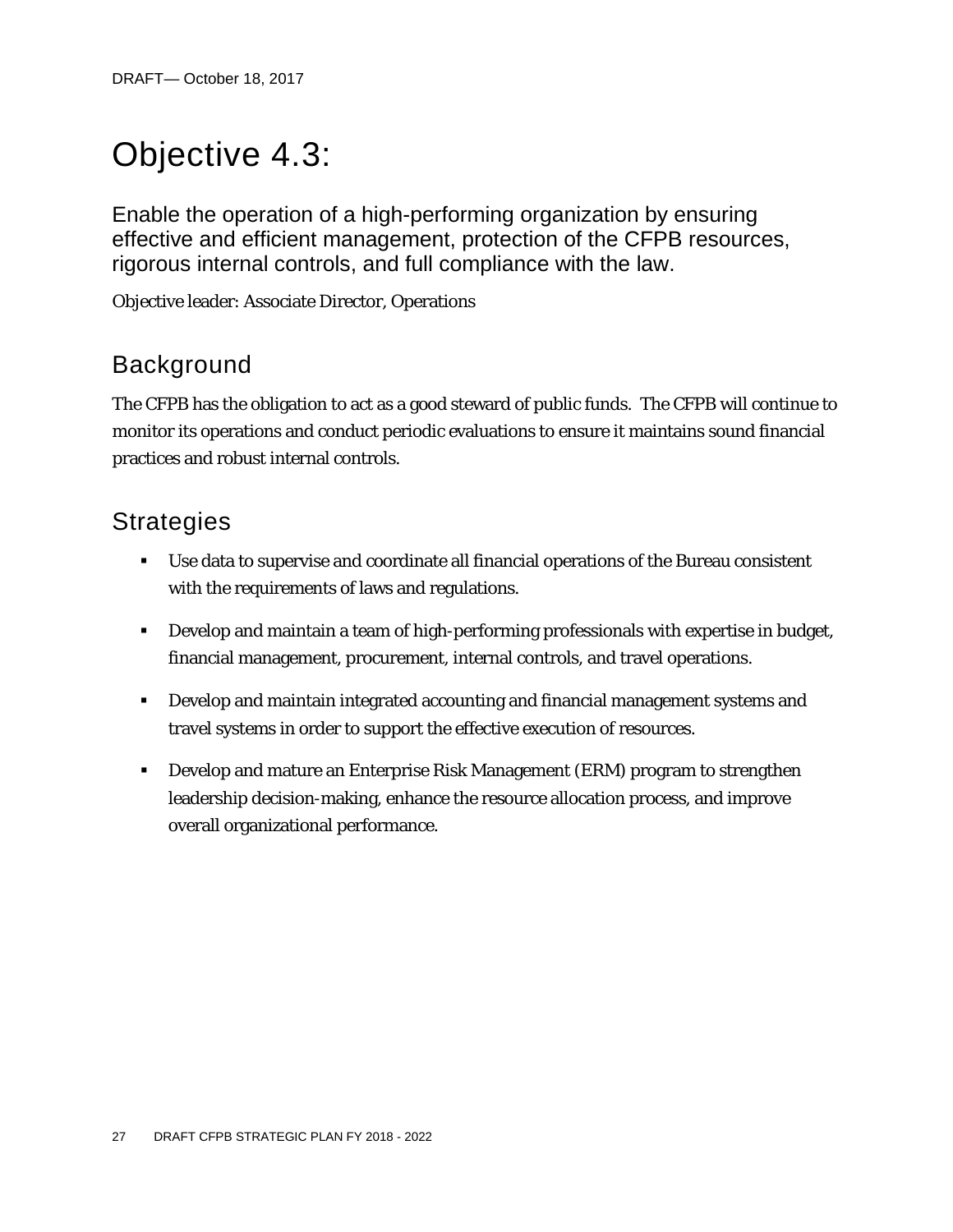## Objective 4.4:

Increase public confidence in consumer financial markets by maintaining the CFPB's transparency, accountability, and meaningful channels for feedback.

Objective leaders: Associate Director, External Affairs; Associate Director, Consumer Education and Engagement; Associate Director, Operations

### Background

Transparency is at the core of CFPB operations; accordingly, the CFPB will provide clear information on both the use of resources and on its performance. To this end, the CFPB will communicate substantively and frequently across a wide and diverse range of external stakeholders, including industry and consumer groups. The CFPB aims to actively engage all stakeholders that could potentially be affected by the Bureau's work, with the understanding that there is much insight to be gained from varied stakeholders representing distinct points of view.

- Gather input from stakeholders on the CFPB's policies and operations to ensure the Bureau is effectively communicating its activities, meeting transparency goals, and actively soliciting feedback.
- Maintain and enhance a highly effective and usable online presence that supports multiple digital services.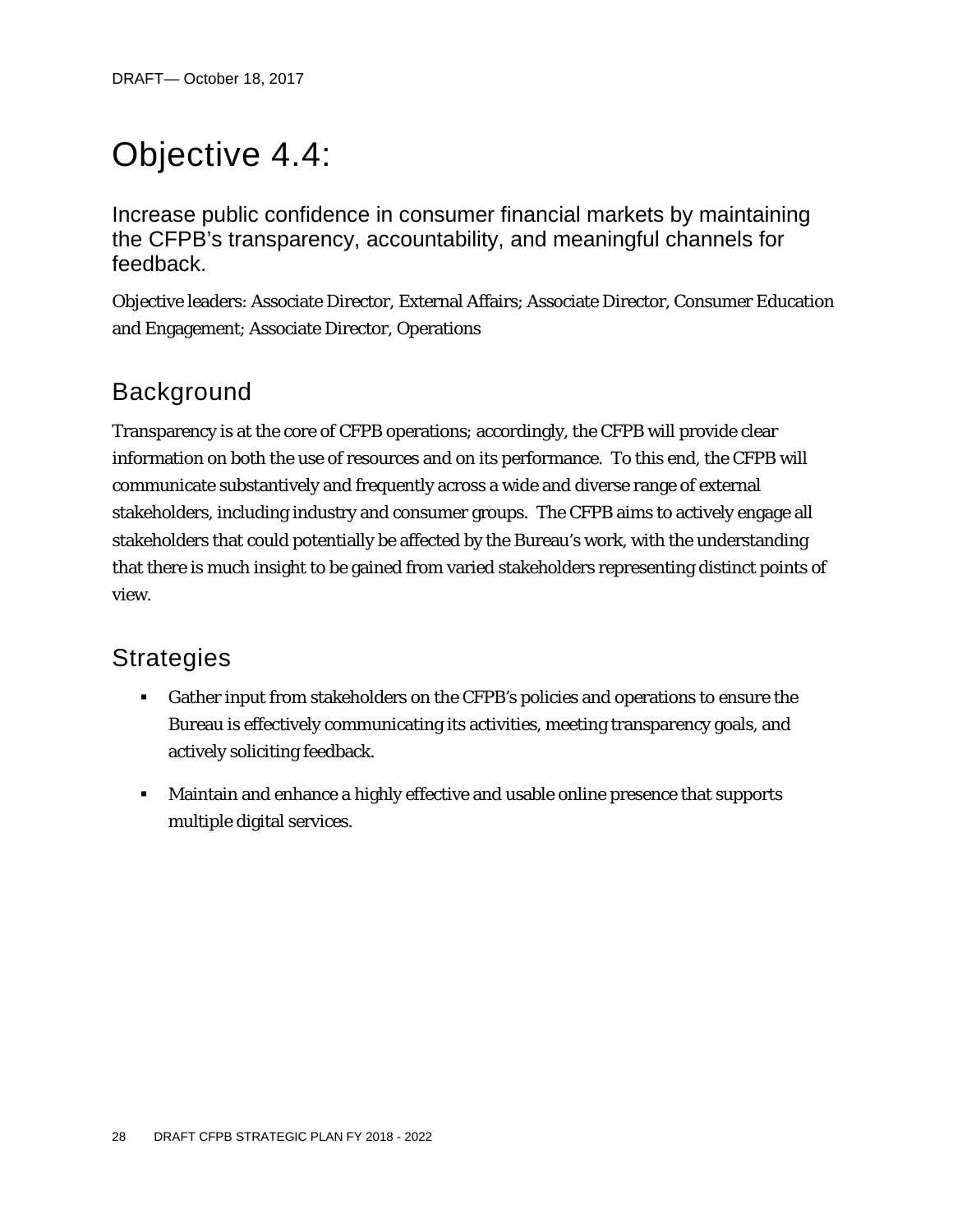### APPENDIX A:

## Program Evaluations and Research

The CFPB continuously evaluates its efforts across the four strategic goals to identify opportunities for enhancement and increased effectiveness of its supervision and enforcement programs, research and regulations efforts, consumer education and engagement initiatives, as well as internal operations in the areas of procurement, talent management, technology and innovation, and others. The Bureau uses internal and external resources and a variety of processes to conduct regular evaluations and introduce course corrections as necessary. The following highlights key evaluation efforts undertaken by the CFPB across the strategic goals.

### Goal 1

The Bureau's Research, Markets, and Regulations Division's efforts to improve Bureau rulewriting deliverables, associated analyses, and procedures include:

- Continuing disclosure testing for major rulemakings, which informs the proposed and final regulations;
- Continuing review and renewal of the Bureau's Paperwork Reduction Act (PRA) burden estimates for inherited regulations, identifying areas for improvements;
- Continuing statutorily-required assessments of the effectiveness of significant regulations adopted by the Bureau;
- Launching a program to review existing regulations or subparts of major regulations to assess opportunities for clarification, updating, and streamlining; and
- Forming a Regulatory Burden Task Force to identify opportunities to reduce regulatory burden.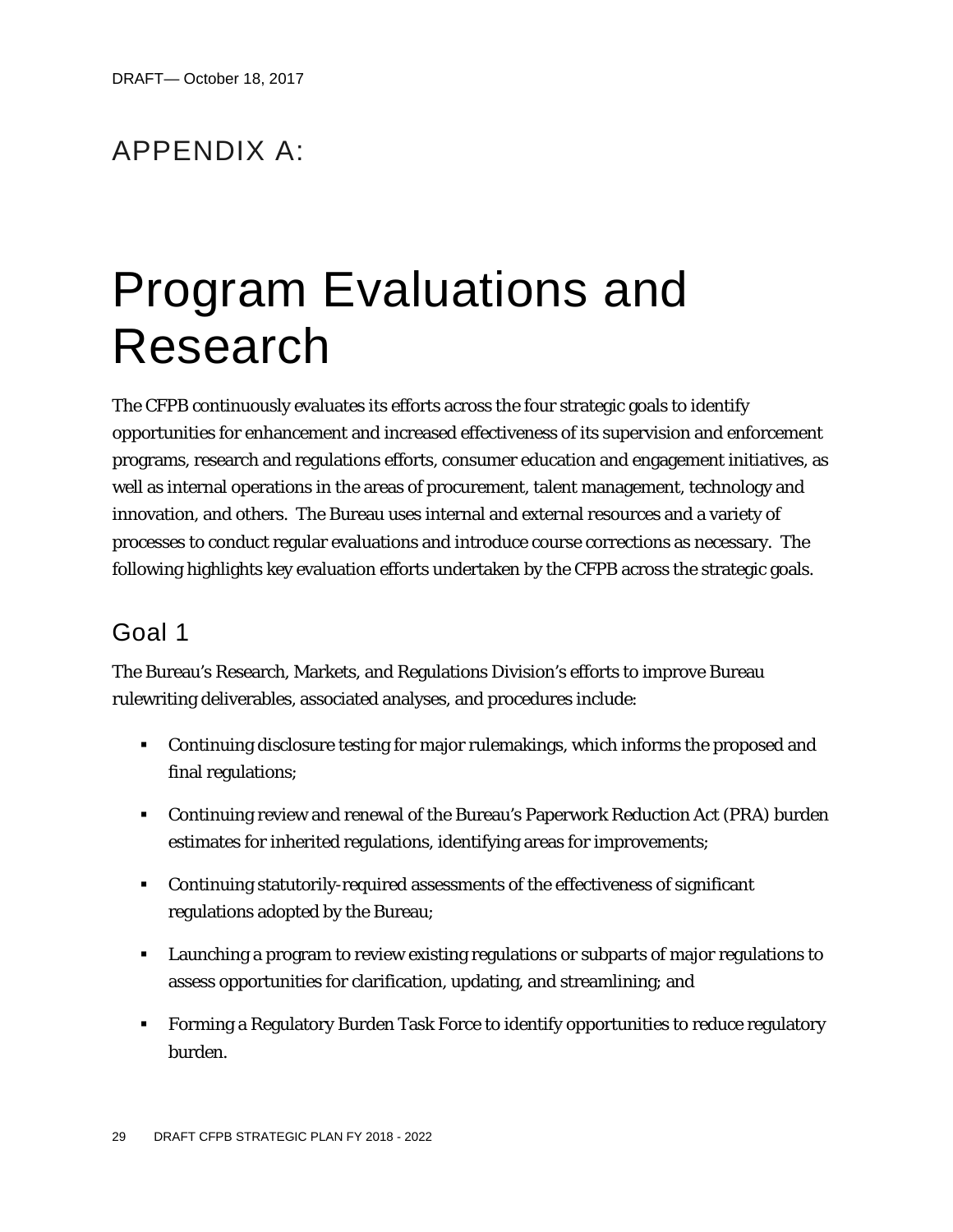The Bureau's Supervision, Enforcement, and Fair Lending Division's efforts to improve Bureau supervision examinations and enforcement activities include:

- Continuing to implement, expand, and evaluate the impact of process improvement projects;
- Continuing to review and analyze processes to determine methods for improvement and increased effectiveness and efficiency in its supervision program. Supervision remains dedicated to monitoring and assessing the quality and the timeliness of examination reports and supervisory letters issued; and
- Piloting a project to expand Supervision's capacity and flexibility to address consumer harm by conducting supervisory activities to supplement the traditional examination process.

### Goal 2

The Bureau's Consumer Education and Engagement Division assesses its consumer education and outreach initiatives. The efforts include:

- Conducting field research studies to assess usage or impact of consumer tools and resources;
- Continuing to use website analytics to continuously improve consumer-focused sites by measuring the number of site visitors and the activities and informational pages they visit/download and where they spend time, and seeking additional qualitative feedback;
- Conducting independent program evaluations, where feasible and appropriate, to learn whether processes are working effectively and to gauge the benefit to the people who use program or materials; and
- Continuing to gather data monthly on usage of Ask CFPB, whether visitors are new or returning, popularity of topics and questions, and user ratings of individual questions, as well as periodically conducting user and usability testing to gain insight into what is working well, what needs updating or optimization, and opportunities to expand or improve the overall value of Ask CFPB.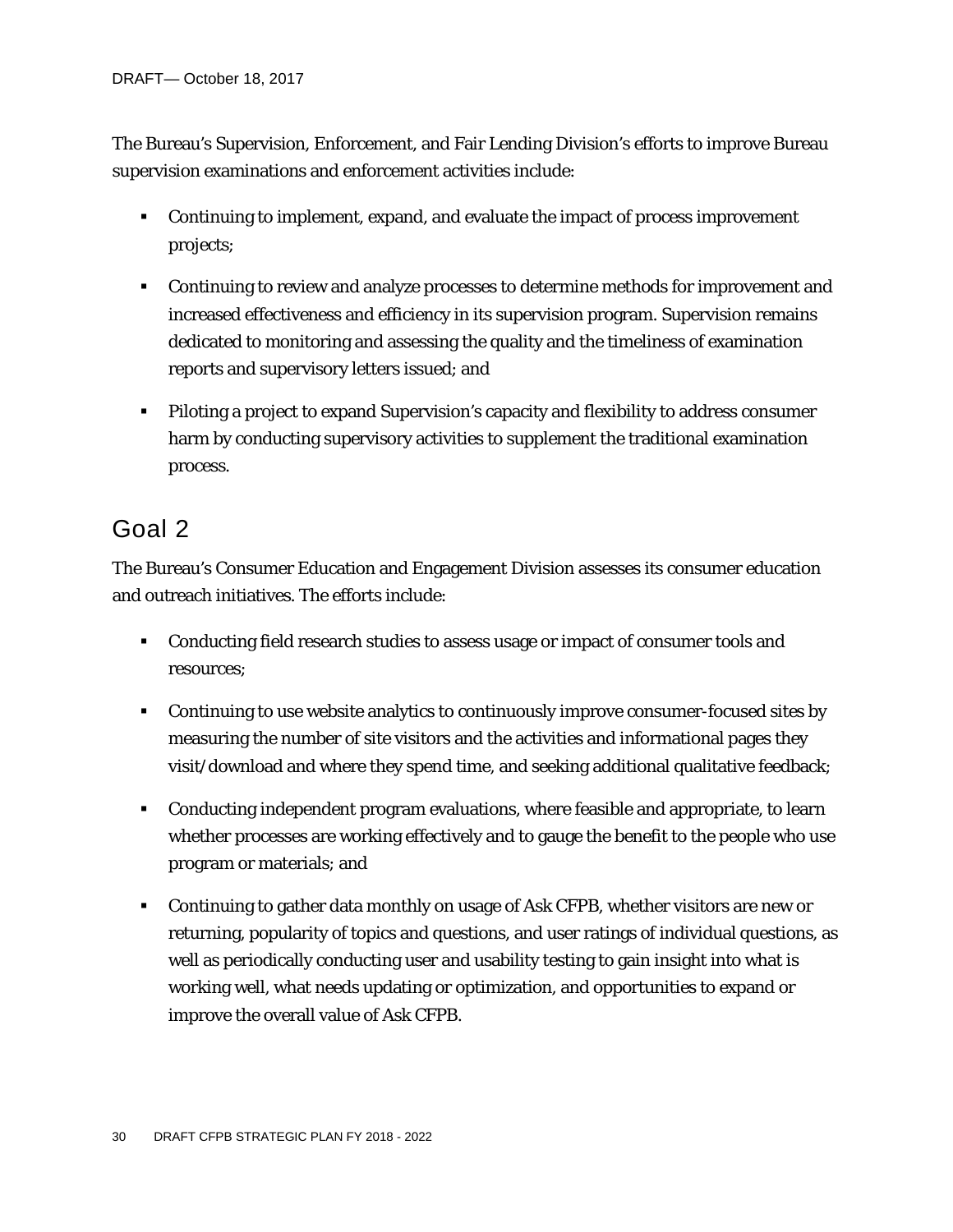### Goal 3

Research, Markets, and Regulations Division's program evaluation efforts contribute to the improvement of internal processes, as well as influence the impact of external, mission-driven programs. These efforts include:

- Conducting assessments of significant rules issued in the prior five years, which will advance the Bureau and public's knowledge of the effects of these rules and inform decisions about potential improvements to the rules; and
- Continuing the development of databases that will allow the Bureau to monitor markets and conduct research to surface financial trends, market opportunities, and emergent risks relevant to consumers.

### Goal 4

The Bureau continuously evaluates internal operations, and these efforts include:

- **Continuing to review the Bureau's management programs;**
- Developing an Enterprise Risk Management (ERM) program that will include establishing a continuous improvement program for ongoing monitoring and review of risk areas;
- Participating in annual Federal Information Security Management Act (FISMA) reviews to ensure appropriate levels of information security are provided according to the risk level, and addressing any areas that need improvement; and
- Conducting a comprehensive review and analysis of the results of the Annual Employee Survey and using the results to monitor progress, identify strengths and challenges, and determine strategies to help improve our work environment.

### Cross-goal performance management and audits

In addition to the program evaluations and research focused on specific goals, the following evaluation efforts address all of the goals: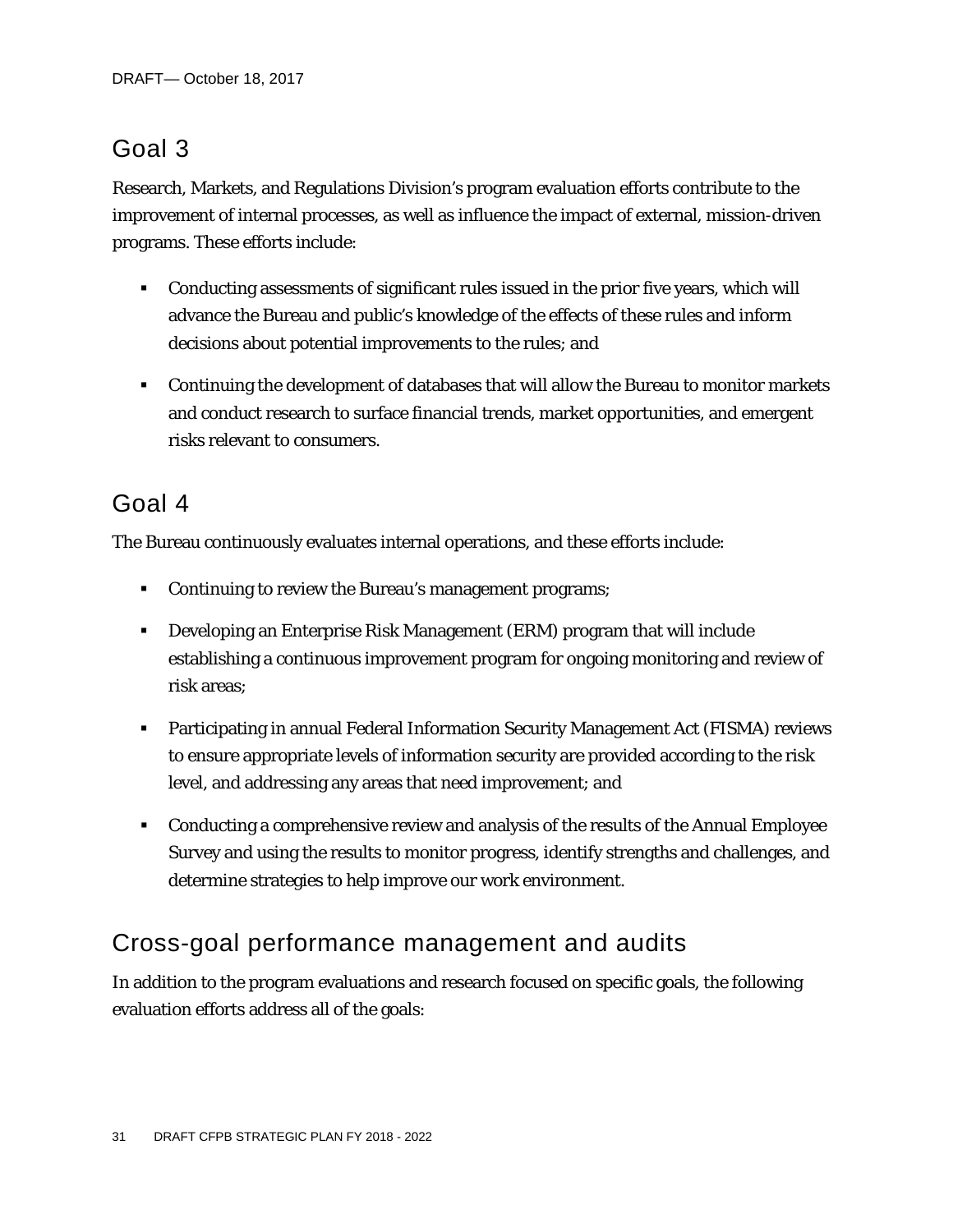- Three times a year, CFPB leadership reviews progress toward achieving the Bureau's strategic goals and outcomes, in part using the performance goals and measures outlined in this plan. At these points, course corrections are made as needed;
- The U.S. Government Accountability Office conducts studies or investigations related to the CFPB's programs every year, and it performs an annual audit of the CFPB's financial statements and internal controls, as required by the Dodd-Frank Act;
- The Office of the Inspector General of the Board of Governors of the Federal Reserve System and the Consumer Financial Protection Bureau is an independent oversight authority that conducts audits, inspections, evaluation, and other reviews of programs and operations of the CFPB. The OIG's audit reports are available on the OIG's website at https://oig.federalreserve.gov; and
- In accordance with the Dodd-Frank Act, the CFPB orders an annual independent audit of the operations and budget of the Bureau. The purpose of this audit is to provide objective analyses to improve program performance and operations, reduce costs, facilitate decision-making, and contribute to public accountability. The audits for prior years are available on the Bureau's website.

## External Consultation

In accordance with statute, the Bureau will seek input from Congress on its Strategic Plan during the drafting process. In addition, the Bureau will post the draft Strategic Plan on its website for 30 days in order to give the public the opportunity to provide comments.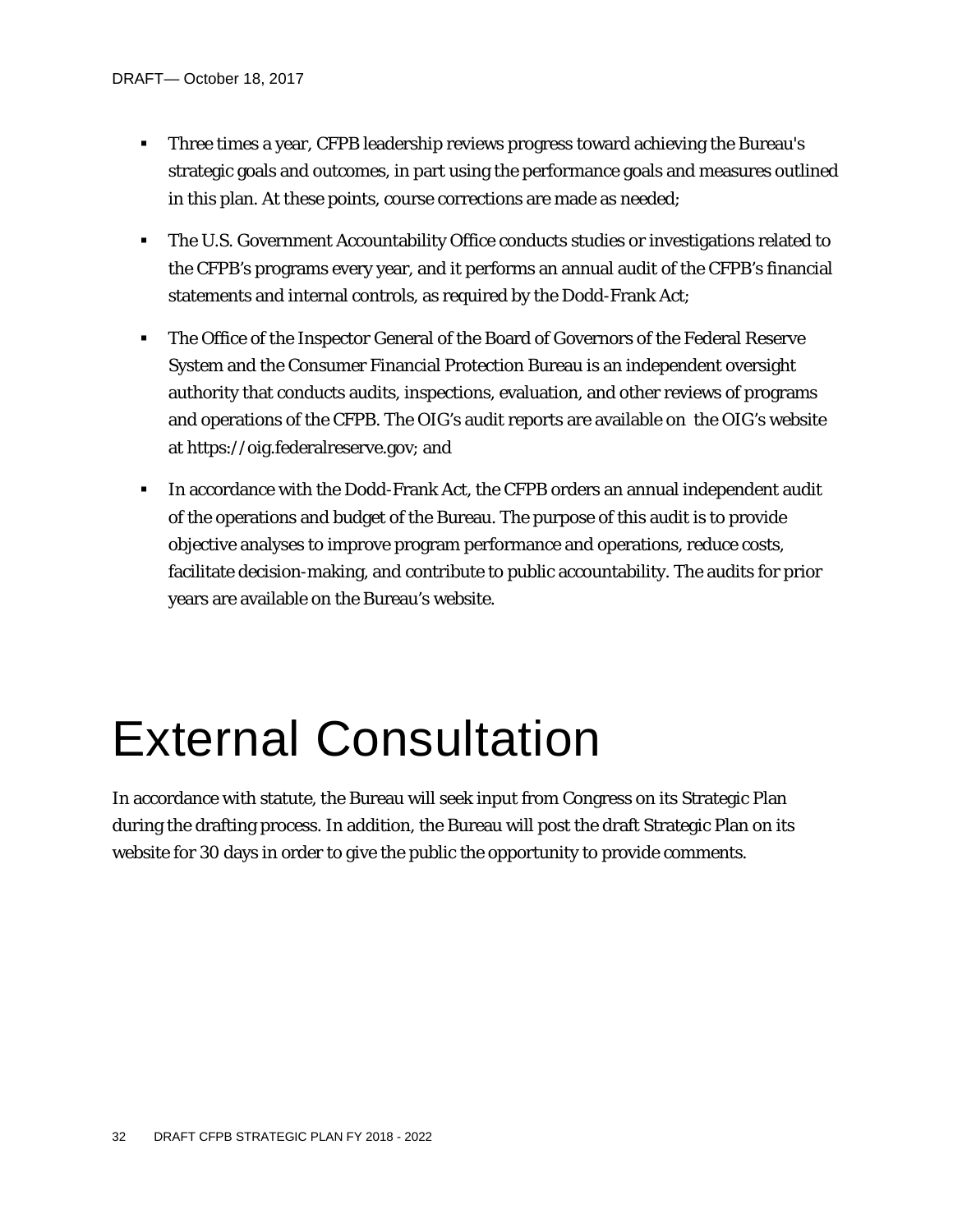## External Factors

Key external factors beyond the Bureau's control have the potential to impact the CFPB's ability to effectively achieve its strategic goals and objectives.

**Economy and Market Conditions:** A decade after the financial crisis of 2008, and almost five years since the implementation of Bureau rules to govern underwriting, servicing, and loan originator compensation in the multi-trillion-dollar mortgage industry, confidence in both the mortgage market and overall economy has grown. While reforms have been undertaken in several financial markets in order to decrease the likelihood of future failures, the Bureau must continue to monitor markets to identify trends and emergent risks relevant to consumers. The markets the Bureau oversees are large, and they touch all American consumers one way or another. In the past few decades, markets for household credit and consumer financial products and services have expanded rapidly and grown more complicated for the average American family. Changes in financial market conditions and factors affecting the performance of the economy such as interest rates, inflation, and unemployment directly affect the Bureau's ability to make financial markets work for consumers, responsible providers, and the economy as a whole.

**Evolving Technology:** In recent years, evolving technologies have driven rapid change in the consumer financial marketplace. This environment can both provide benefits and pose new risks to consumers. In addition to the CFPB's work to hold those who break the law accountable across the consumer financial marketplace, the Bureau wants to foster a market where new and emerging products and services that benefit consumers can be developed. Consumer-friendly innovation has the potential to help fulfill the Bureau's directive under the Dodd-Frank Wall Street Reform and Consumer Protection Act to give all consumers access to fair, transparent, effective, and innovative markets. The Bureau must keep pace with the evolution of technology and data tools in order to accomplish its strategic goals and objectives.

**Change Management:** As time passes since the creation of the CFPB by the 2010 Dodd-Frank Wall Street Reform and Consumer Protection Act, the Bureau must continue to fulfill its mission while managing the opportunities and challenges of a maturing organization. The Bureau depends upon the talents and skills of its employees to accomplish its mission and will need to successfully manage and implement changes that significantly impact its employees. Doing so